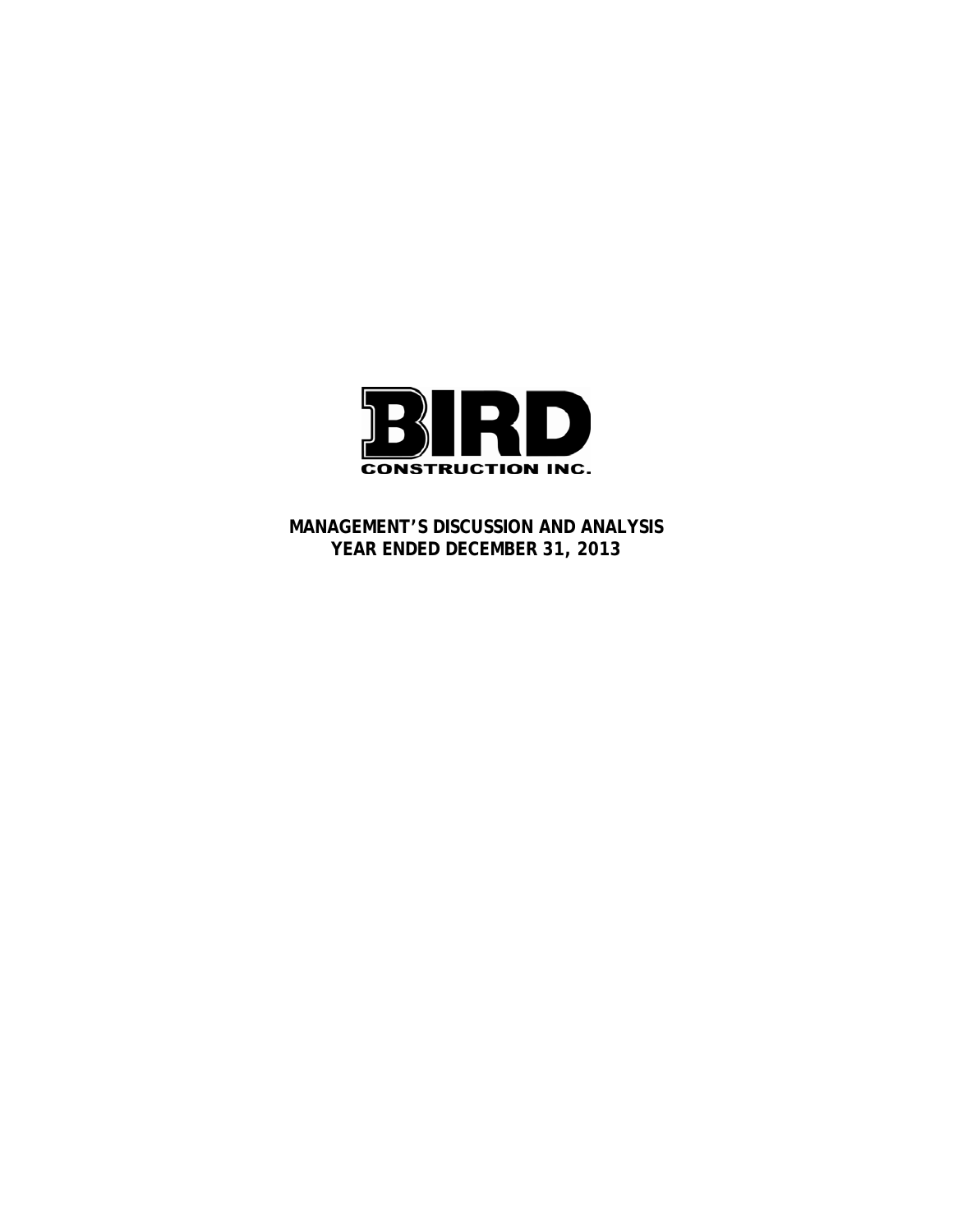# **Management's Discussion and Analysis**

*The following Management's Discussion and Analysis ("MD&A") of Bird Construction Inc.'s ("the Company" or "Bird") financial condition and results of operations should be read in conjunction with the December 31, 2013 consolidated financial statements of Bird Construction Inc. and the notes thereto presented in comparison to the preceding year. This discussion contains forward looking statements, which are subject to a variety of factors that could cause actual results to differ materially from those contemplated by these statements. See "Forward-Looking Information". Some of the factors that could cause results or events to differ from current expectations include, but are not limited to, the factors described under "Risks Relating to the Business" and "Risks Relating to the Shares" included in the Company's most current Annual Information Form dated March 6, 2014. This MD&A has been prepared as of March 6, 2014. Additional information about the Company is available through the System for Electronic Document Analysis and Retrieval (SEDAR) at www.sedar.com and includes the Company's Annual Information Form and other filings, including those filed by its predecessor, Bird Construction Income Fund ("the Fund").* 

# **TABLE OF CONTENTS**

| FINANCIAL CONDITION, CAPITAL RESOURCES AND LIQUIDITY:  14     |  |
|---------------------------------------------------------------|--|
|                                                               |  |
|                                                               |  |
|                                                               |  |
|                                                               |  |
| OUTSTANDING COMMON SHARE DATA AND STOCK EXCHANGE LISTING:  18 |  |
|                                                               |  |
|                                                               |  |
| TFRMINOLOGY:                                                  |  |
|                                                               |  |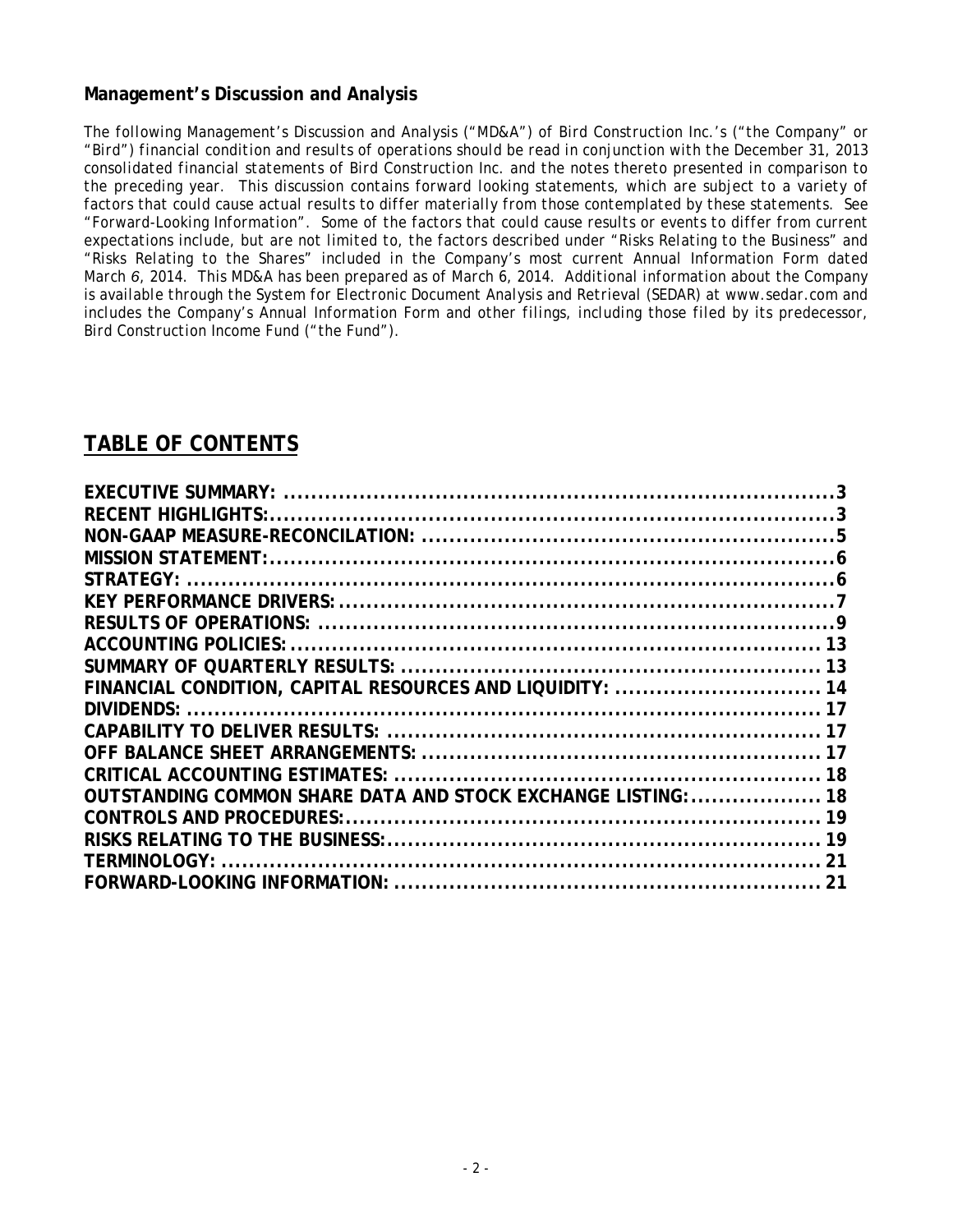# **EXECUTIVE SUMMARY:**

| (thousands of dollars, except per share amounts)                      | 2013              | 2012 |                   |
|-----------------------------------------------------------------------|-------------------|------|-------------------|
| <b>Income Statement Data</b>                                          |                   |      |                   |
| Revenue                                                               | \$<br>1,331,689   | \$   | 1,454,869         |
| Net income <sup>(1)</sup>                                             | 12,090            |      | 58,245            |
| Basic and diluted earnings per share                                  | 0.28              |      | 1.38              |
| Adjusted Net Income <sup>(3)</sup>                                    |                   |      |                   |
| Adjusted net income                                                   | 14,550            |      | 61,959            |
| Adjusted net income per share                                         | 0.34              |      | 1.47              |
| Cash Flow Data                                                        |                   |      |                   |
| Cash flows from operations before changes in non-cash working capital | 32,314            |      | 108,699           |
| Cash flows from operations                                            | 16,399            |      | 60,326            |
| Additions to property and equipment <sup>(2)</sup>                    | 16,830            |      | 25,643            |
| Cash dividends paid                                                   | 31,853            |      | 29,718            |
| Cash dividends declared per share                                     | 0.75              |      | 0.71              |
|                                                                       | December 31, 2013 |      | December 31, 2012 |
| <b>Balance Sheet Data</b>                                             |                   |      |                   |
| <b>Total assets</b>                                                   | 648,051           |      | 718,147           |
| Working capital                                                       | 120,362           |      | 154,427           |
| Loans and borrowings (including current portion)                      | 39,369            |      | 48,174            |
| Shareholders' equity                                                  | 177,296           |      | 191,565           |

(1) includes comprehensive income, hereafter referred to as net income

(2) computer software purchases included in intangible assets

 $^{(3)}$  adjusted net income is a non-GAAP measure and does not have standardized meaning. See page 4.

# **2013 HIGHLIGHTS:**

- During the fourth quarter of 2013, the Company generated revenues of \$363.7 million and net income of \$5.7 million, compared with revenues of \$420.3 million and net income of \$24.7 million a year ago. Net income per share for the quarter was \$0.13, compared with \$0.58 in the comparable quarter a year ago. The reduction in net income in 2013 is primarily attributable to one fixed price construction project that experienced execution issues resulting in an \$8.0 million loss in the period and the timing and mix of construction projects executed in the respective periods which included lower returns derived from the industrial sector compared to 2012 which was impacted by the favourable completion of several contracts.
- For the three months ended December 31, 2013, the Company's adjusted net income (non-GAAP measure) was \$6.1 million, compared with \$25.6 million in 2012. Adjusted net income per share for the period was \$0.14, compared with \$0.61 in 2012. Adjusted net income in the three-month period was similarly adversely affected by the project loss noted above and the timing and mix of construction projects executed in the respective periods which included lower returns derived from the industrial sector compared to 2012 which was impacted by the favourable completion of several contracts.
- During the year ended December 31, 2013, the Company generated revenues of \$1,331.7 million and net income of \$12.1 million, compared with revenues of \$1,454.9 million and net income of \$58.2 million, respectively in 2012. Net income per share was \$0.28 in the year, compared with \$1.38 in 2012. The reduction in net income in 2013 is primarily attributable to one fixed price construction project that experienced execution issues resulting in a \$20.5 million loss in the year and the timing and mix of construction projects executed in the respective periods which included lower returns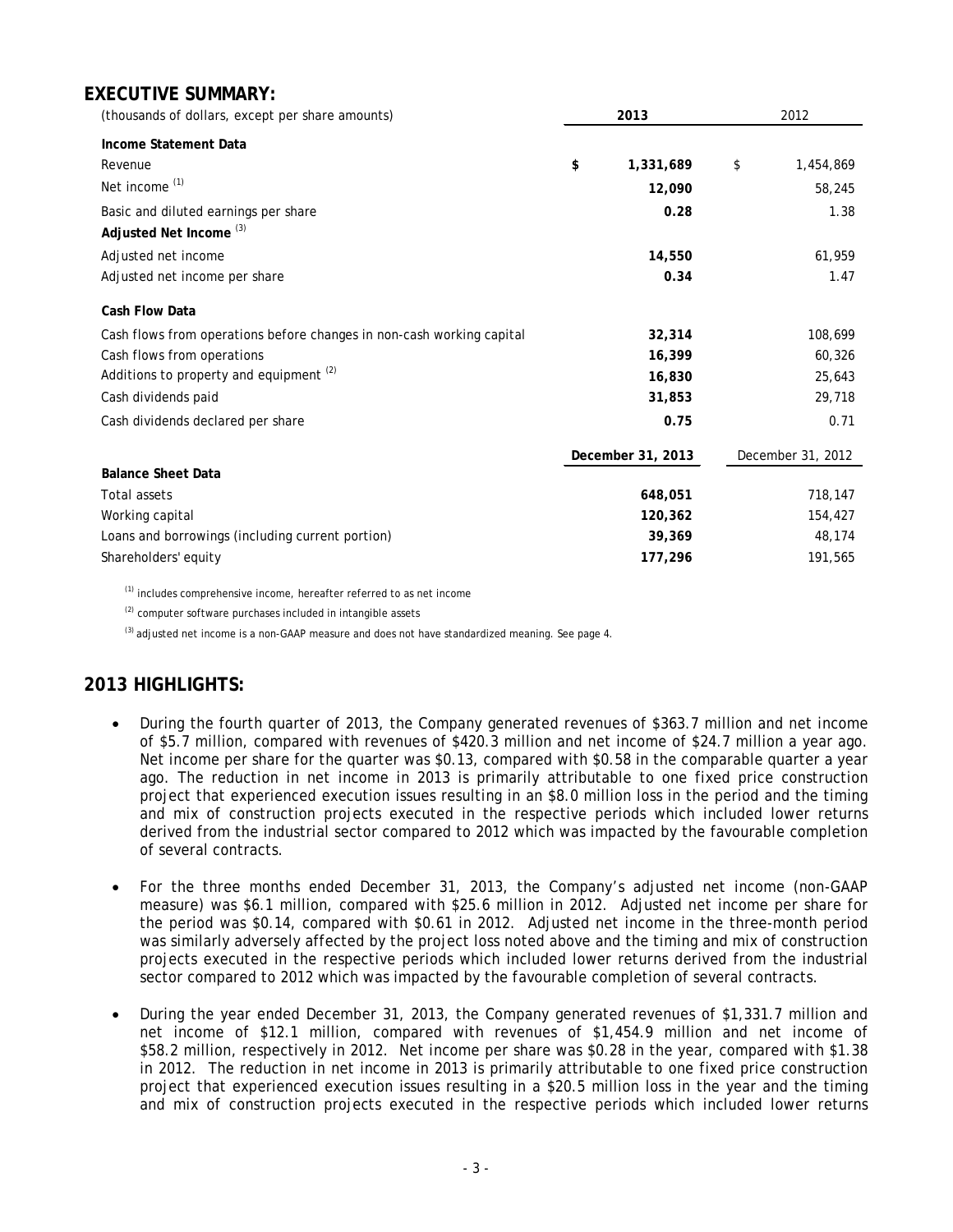derived from the industrial sector compared to 2012 which was impacted by the favourable completion of several contracts.

- For the year ended December 31, 2013, the Company's adjusted net income (non-GAAP measure) was \$14.6 million, compared with \$62.0 million in 2012. Adjusted net income per share for the year ended December 31, 2013 was \$0.34, compared with \$1.47 in 2012. Adjusted net income in 2013 was similarly adversely affected by the project loss noted above and the timing and mix of construction projects executed in the respective periods which included lower returns derived from the industrial sector compared to 2012 which was impacted by the favourable completion of several contracts.
- On January 17, 2013, the Company completed the acquisition of Nason Contracting Group Ltd. ("Nason"). The purchase price for the acquisition was \$12.4 million. Nason is a recognized leader in the construction of water and wastewater facilities in western Canada. Nason has a 40-year track record of successful construction projects throughout Alberta, British Columbia, Saskatchewan, the Yukon and the Northwest Territories. Nason's head office, shops and yard are located in St. Albert, Alberta. Nason performs the majority of its work with its own forces, having particular strength in the execution of mechanical, electrical and instrumentation work.
- The Company's Board of Directors approved a 5.5% increase in the monthly dividend from \$0.060 per share to \$0.063 per share effective with the March 2013 dividend.
- The Company secured a record \$1,518.3 million of new construction contracts, including change orders on existing contracts in 2013. The Company acquired \$8.2 million of Backlog on the acquisition of Nason, and put in place work valued at \$1,331.7 million. The Company has a record Backlog at December 31, 2013 of \$1,268.7 million, compared to \$1,073.9 million as at December 31, 2012. This is the highest level of year end Backlog that the Company has had.
- During the third quarter, the Company announced the award of several larger construction contracts totaling approximately \$275.0 million. The projects primarily involve both civil and building construction activity to serve the needs of industrial customers in northern Alberta.
- In the final quarter of the year, the Company opened a new district office in St. John's, Newfoundland. The district office will pursue construction opportunities in Newfoundland and Labrador in all of Bird's market sectors.
- During the fourth quarter, the Company announced new contracts exceeding \$400.0 million, including a large project to design and construct numerous non-process buildings at the Fort Hills oil sands site located north of Fort McMurray, Alberta.
- In the fourth quarter, the Company, as part of various consortia, was short-listed to submit proposals for the construction of the Swift Current Long-Term Care Facility and the Saskatoon Civic Operations Centre both located in Saskatchewan, and Building Alberta Schools Construction Program.
- Based on anticipated increases in revenue and improvement in margins the Company expects earnings will return to a level which supports the current dividend level and will enable future growth.

# **ADJUSTED NET INCOME MEASURE (NON-GAAP INFORMATION):**

As disclosed in note 5 to the annual consolidated financial statements for the year ended December 31, 2011, \$6.0 million of the total purchase price attributable to the H.J. O'Connell, Limited ("O'Connell") acquisition was allocated to the value of the Backlog acquired, \$8.4 million was allocated to the value attributed to customer relationships and \$0.8 million of transaction costs was expensed in the period. In addition, \$0.9 million was allocated to the value of the Backlog acquired through the Nason acquisition in January 2013. For accounting purposes, these intangible assets are assumed to have finite useful lives and accordingly, the amounts are amortized and expensed to income over the expected useful life of the respective assets. Management believes this accounting principle implies that there is a decline in the value of the acquisitions to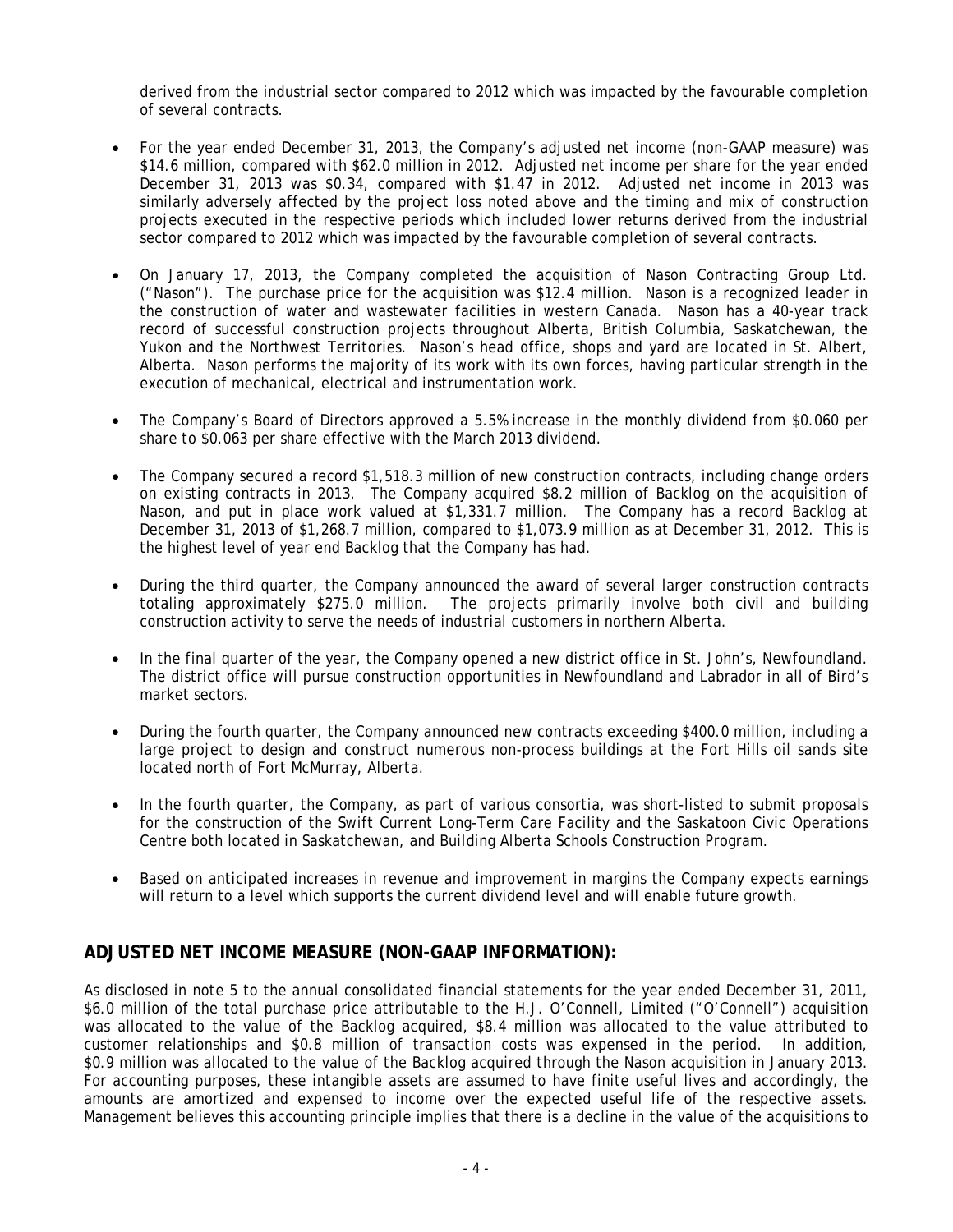the Company immediately. Management believes that this principle is not consistent with the economics used by it to support the O'Connell and Nason acquisitions, as the earnings potential of the business is not diminished by the amortization of the intangible assets. Accordingly, adjusted net income excludes the noncash amortization expense associated with intangible assets, including the intangible asset amortization relating to the Rideau transaction completed in 2008. Adjusted net income also excludes transaction costs incurred in 2013 and 2012 relating to the acquisition of Nason as such costs are non-recurring expenses undertaken to achieve increased long-term future earnings and cash flows, and are not associated with the income-generating activities undertaken during the year. Management believes that the presentation of adjusted net income and adjusted net income per share provides useful information to shareholders and potential investors as it provides increased transparency and predictive value. Management uses adjusted net income to set targets, assess performance of the Company and set the Company's dividend payout rate.

### **NON-GAAP MEASURE-RECONCILIATION:**

Adjusted net income and adjusted net income per share have no standardized meaning prescribed by GAAP and are not considered GAAP measures. Therefore, these measures may not be comparable with similar measures presented by others.

Adjusted Net Income (Non-GAAP Information) (thousands of dollars, except per share amounts)

|                                                       | 2013         | 2012     |
|-------------------------------------------------------|--------------|----------|
| Net income as reported in financial statements (GAAP) | \$<br>12,090 | 58,245   |
| Amortization of intangible assets<br>Add:             | 2,952        | 4,811    |
| <b>Transaction costs</b><br>:Add                      | 166          | 319      |
| Associated tax effect<br>:Add                         | (658)        | (1, 416) |
| Adjusted net income (Non-GAAP Measure)                | 14,550       | 61.959   |
| Adjusted net income per share (Non-GAAP Measure)      | 0.34         | 1.47     |

Both in the fourth quarter and for the twelve month results, 2013 adjusted net income was significantly lower than amounts reported in 2012.

For the twelve months ended December 31, 2013, adjusted net income of \$14.6 million compares with \$62.0 million in 2012. The reduction is attributable to one fixed price construction project that experienced execution issues resulting in a \$20.5 million loss in the year and the timing and mix of construction projects executed in the respective periods which included lower returns derived from the industrial sector compared to 2012 which was impacted by the favourable completion of several contracts.

### **NATURE OF THE BUSINESS:**

The Company operates as a general contractor with offices in St. John's, Halifax, Saint John, Wabush, Montreal, Toronto, Winnipeg, Calgary, Edmonton, St. Albert and Vancouver. The Company and its predecessors have been in operation for over 90 years and focus primarily on projects in the industrial, mining, commercial and institutional sectors of the general contracting industry. The Company utilizes fixed price, design-build, unit price, cost reimbursable, guaranteed upset price and construction management contract delivery methods.

While Bird self-performs some scopes of work on its projects, particularly in the industrial market sector, a significant portion of the overall construction risk rests with its subcontractors. The scope of the work of each subcontractor is defined by the same contract documents that form the basis of the Company's agreement with its clients. The terms of the agreement between the Company and its clients are replicated in the agreement between the Company and its subcontractors. These "flow-down" provisions substantially mitigate the risk borne by the Company. Depending on the value of the work, the Company may enroll the subcontractor into a subcontractor default insurance program; otherwise, the Company may require bonds or other forms of contract security from subcontractors to mitigate exposure to possible additional costs should a subcontractor not be able to meet their contractual obligations. Bird's primary constraint on growth is the securement of new work at reasonable margins and the availability of qualified professional staff who can be assigned to manage the projects.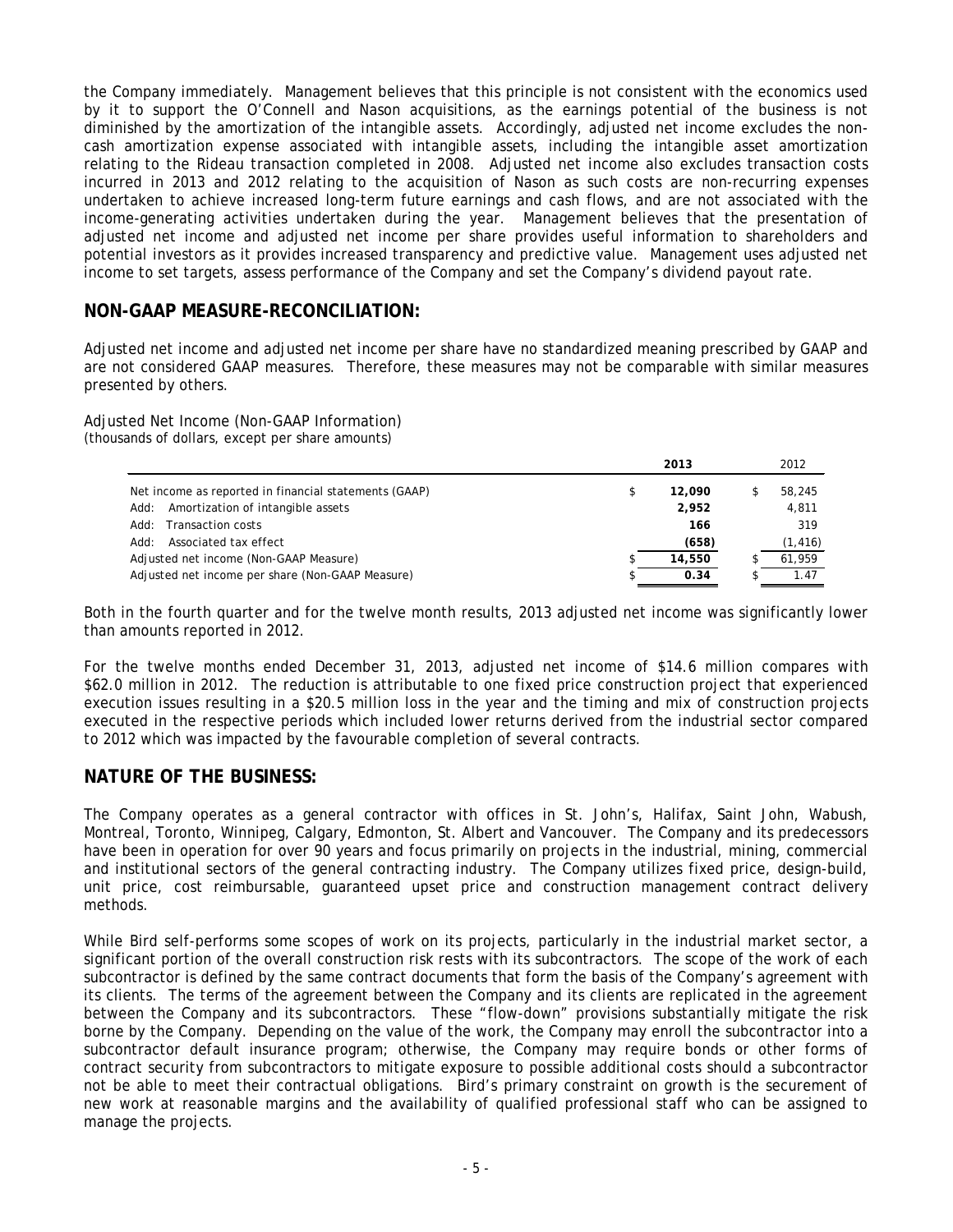# **MISSION STATEMENT:**

The Company's mission statement is as follows:

**Bird Construction Company turns ideas into reality through a tradition of building trust, delivering exceptional client service and creating value.**

The Company's long record of success is based on trust that has been built with clients, employees and business partners and a commitment to providing exceptional customer service. We are committed to providing a remarkable customer experience for our clients by understanding their goals for their project and then ensuring that these objectives are achieved. The Company's core values include:

#### **Safety**

• Safety is a moral obligation. Our goal is to attain a zero incident frequency.

#### **Teamwork**

• We believe that the best results are achieved when everyone works together; our staff, our clients, our consultants and our subcontractors and suppliers.

#### **Honesty and Integrity**

We do what we say. We are always honest, truthful and conduct ourselves with integrity.

#### **Fairness**

We treat others as we would wish to be treated.

#### **Professionalism and Excellence**

We conduct ourselves in a manner of which we are proud; as individuals, and as representatives of our Company and industry.

#### **Personal Growth**

We support employees in their goal to expand their skills and experience. We believe that employees are entitled to meaningful, satisfying work as they help advance the goals of the Company.

### **STRATEGY:**

The Company will pursue organic growth by expanding its construction activities for clients in the industrial, commercial and institutional market sectors. The Company will continue to utilize a range of contract formats and will also continue to pursue design-build projects across all market sectors. The design work required for these projects is typically specialized and varies widely based on the project type. Accordingly, the Company will continue to outsource design services in order to efficiently access the best expertise available. The Company's long-standing record of providing a quality product to its clients on time and standing behind that product after completion of construction has provided the opportunity for the Company to work with many clients on a repeat basis. The Company will continue to emphasize operational excellence as a means for generating new opportunities and thereby creating value.

The Company has secured and will continue to pursue design-build contracts with clients participating in the Public Private Partnership ("PPP") market in the institutional sector. In addition to the Company's more traditional role of acting as a construction contractor to the PPP project, the Company is actively looking to acquire an equity position in PPP projects as a means to support its construction operations and generate additional construction opportunities. The Company has accumulated shareholders' equity in order to have the financial capacity to pre-qualify for PPP construction contracts and should the right opportunities arise, acquire a non-controlling ownership interest in the PPP concession, using internally-generated funds. The Company is part of various consortia that has submitted proposals for the North Island Hospitals project located on Vancouver Island and the East Rail Maintenance Facility and ErinoakKids Centre both located in Toronto. In addition, the Company, as part of various consortia, was short-listed to submit proposals for the construction of the Swift Current Long-Term Care Facility and the Saskatoon Civil Operations Centre both located in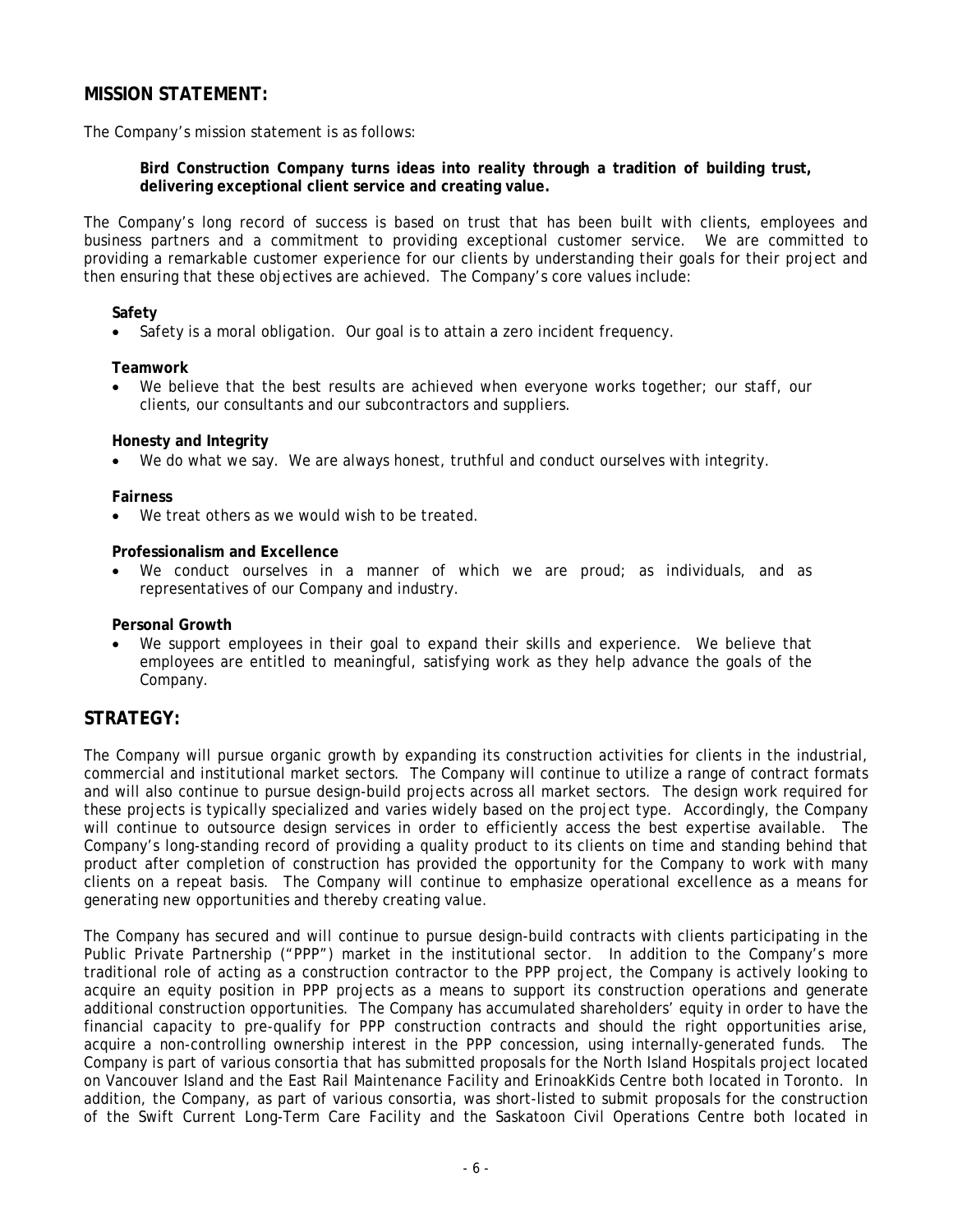Saskatchewan, and Building Alberta Schools Construction Program. The Company is pursuing a minority equity position in some of the above mentioned projects in addition to serving as a member of the respective designbuild construction team, should the securement be successful.

The Company has developed expertise in the construction of water and wastewater treatment facilities and will continue to capitalize on this expertise. On January 17, 2013, the Company acquired all of the outstanding shares of Nason as part of its strategy in this market. Nason has a 40-year track record and is a recognized leader in the construction of water and wastewater facilities in western Canada. Nason performs the majority of its work with its own forces and has particular strength in the execution of mechanical, electrical and instrumentation work.

While there has been continued uncertainty in the current economic environment, the Company is beginning to see improving conditions for the industrial sector in northern Alberta. In addition, the Company is increasingly addressing the maintenance requirements of our oil sands clients and will seek to expand the significance of this business with our industrial clients. Achievement of this strategic initiative may be further accomplished through an acquisition or by organic growth, or a combination of both. With oil sands production methods becoming increasingly more environmentally friendly, the Company will continue to expand and enhance our construction expertise in the area of steam-assisted gravity drainage ("SAGD") as the industry moves in this direction. Construction activity in the mining sector has slowed significantly in the past year and there are no signs that this slowdown will end in the near future. However, the Company expects to benefit from the many attractive opportunities that are expected to continue in the development of Canada's other resource sectors and hydro power markets.

Bird has secured several heavy civil construction contracts with earth-moving components in northern Alberta and the Company will continue to develop this scope of work as we pursue additional opportunities in the future.

Bird will continue its efforts to attract and retain a highly-skilled, professional workforce to increase its capacity and productivity to deliver increasing revenues and earnings in the future. Bird prides itself in providing a working environment for its employees based on the principles of honesty, integrity, excellence and professionalism. We support employees in their goal to expand their skills and experience. The Company believes that employees are entitled to meaningful, satisfying work as they help advance the goals of the organization.

The Company emphasizes providing a safe working environment for its employees and those of its subcontractors. Our safety program is supported through ongoing safety training programs, on-site safety supervision and audits of these programs.

### **KEY PERFORMANCE DRIVERS:**

Securing profitable construction contracts and then controlling the costs during the execution of that work are key drivers of success for the Company.

In order to achieve this, new work must be available, which is a function of the general state of the economy. In periods of strong economic growth, capital spending will generally increase and there will be more opportunities available in the construction industry. Economic conditions in the construction industry generally improved in mid 2011, with this improvement being reflected in the Company's revenues and gross profits reported in 2012. Economic conditions generally weakened in the latter half of 2012, particularly in the Company's industrial and institutional markets, with this weakening being reflected in the 2013 results. There are now some indications that conditions may be improving. During the last half of 2013, the Company secured a significant level of new awards in northern Alberta, signaling an improvement in market conditions in this region. However, the institutional and commercial markets continue to be very competitive which may impact the level of new securements moving forward and/or have the potential to reduce gross margins on new awards.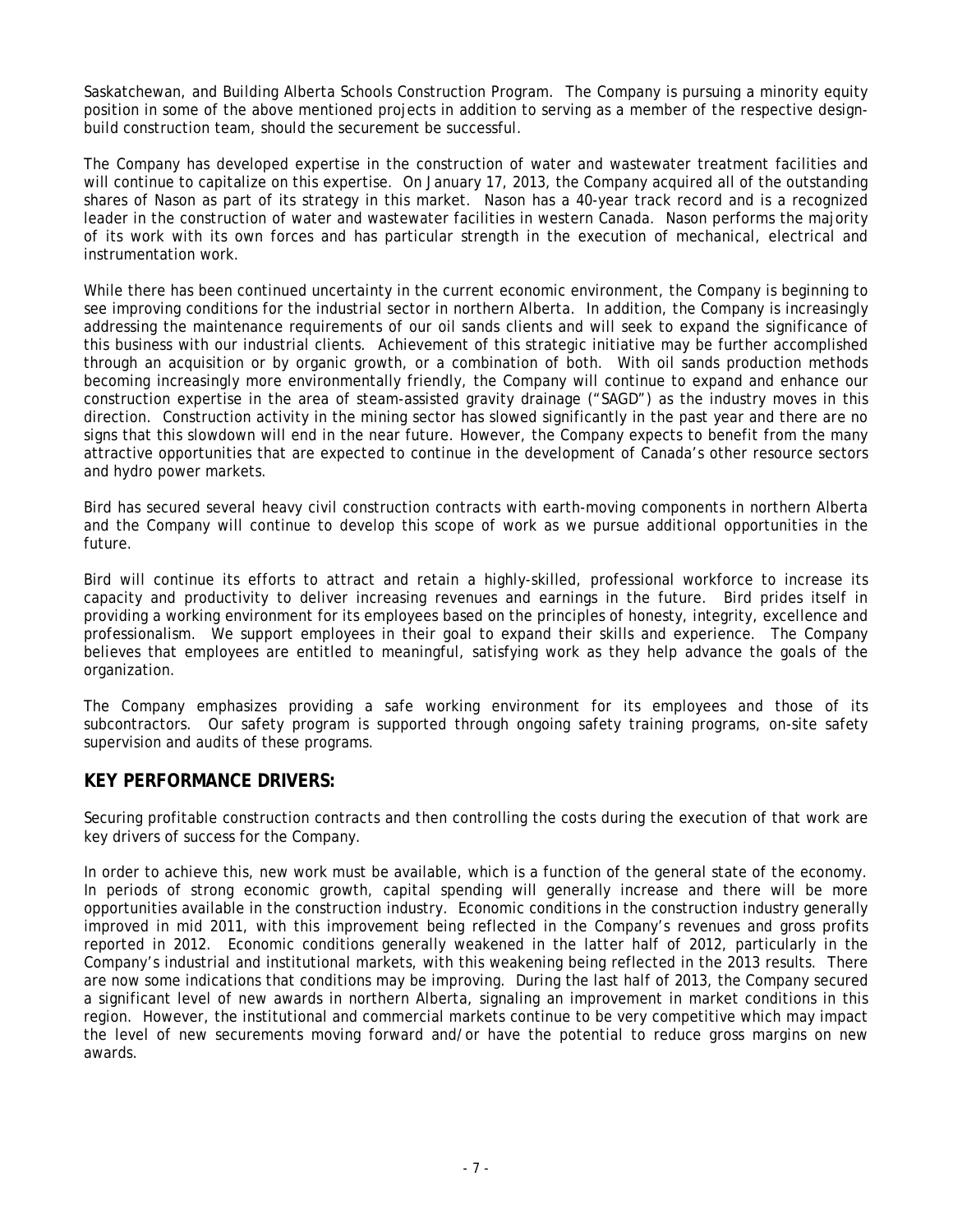The Company must be successful in securing profitable work when it is available. The construction industry is highly fragmented and accordingly, the Company competes with a number of international, national, regional and local construction firms. One of the Company's competitive advantages rests in its long-standing reputation for delivering high quality projects that fully meet the needs of the customer.

The Company's success in securing work is also reflected in the value of Backlog. The following table shows the Company's Backlog at the end of the comparative reporting periods. The Company's current level of Backlog of \$1,268.7 million compares with \$1,073.9 million a year ago. The \$194.8 million increase in Backlog at December 31, 2013 is attributable to a strong level of securements in the final quarter of 2013. The Company must continue to be successful in securing additional projects to achieve its strategic objectives.

| (thousands of dollars) | 2013         | 2012      |
|------------------------|--------------|-----------|
|                        |              |           |
| Backlog                | 1,268,700 \$ | 1,073,900 |

Once the Company has secured a potentially profitable contract, the profitability of that contract, measured by the Gross Profit Percentage, is primarily a function of management's ability to control the costs associated with that contract. The following table shows the Gross Profit Percentage realized by the Company in the comparative periods.

| 2013 | 2012 |
|------|------|
| 5.4% | 9.8% |

In 2013, the Company realized a Gross Profit Percentage of 5.4% compared with 9.8% in 2012. The reduction in the Gross Profit Percentage realized in 2013 compared to 2012 is in part attributable to one fixed price construction project which experienced execution issues resulting in a loss in 2013, and the timing and mix of construction projects executed in the respective periods which included lower returns derived from the industrial sector compared to 2012 which was impacted by the favourable completion of several contracts.

#### **Financial condition**

The Company must have adequate working capital and equity retained in the business to support its ongoing operations, including surety and contract security requirements. The Company continually monitors the adequacy of its working capital and equity to satisfy contract security needs. The following shows the working capital and equity of the Company in the comparative reporting periods.

| (thousands of dollars) |   |         |    |         |  |  |
|------------------------|---|---------|----|---------|--|--|
|                        |   | 2013    |    | 2012    |  |  |
| Working capital        | S | 120,362 | -S | 154,427 |  |  |
| Shareholders' equity   |   | 177,296 |    | 191,565 |  |  |
|                        |   |         |    |         |  |  |

The \$34.1 million decline in the amount of working capital in the year ended December 31, 2013 is primarily a result of \$11.5 million of cash used to purchase property and equipment not financed with debt, the use of \$14.6 million of cash to repay long-term debt and \$5.6 million of net cash used to acquire Nason.

The change in amount of shareholders' equity during the year represents the extent to which dividends declared exceeded earnings in the year ended December 31, 2013, offset to some extent by the issuance of 363,007 common shares valued at \$5.0 million as part of the acquisition of Nason.

The Company believes it has sufficient working capital and equity to conduct its business in the ordinary course plus an amount to accommodate potential strategic initiatives.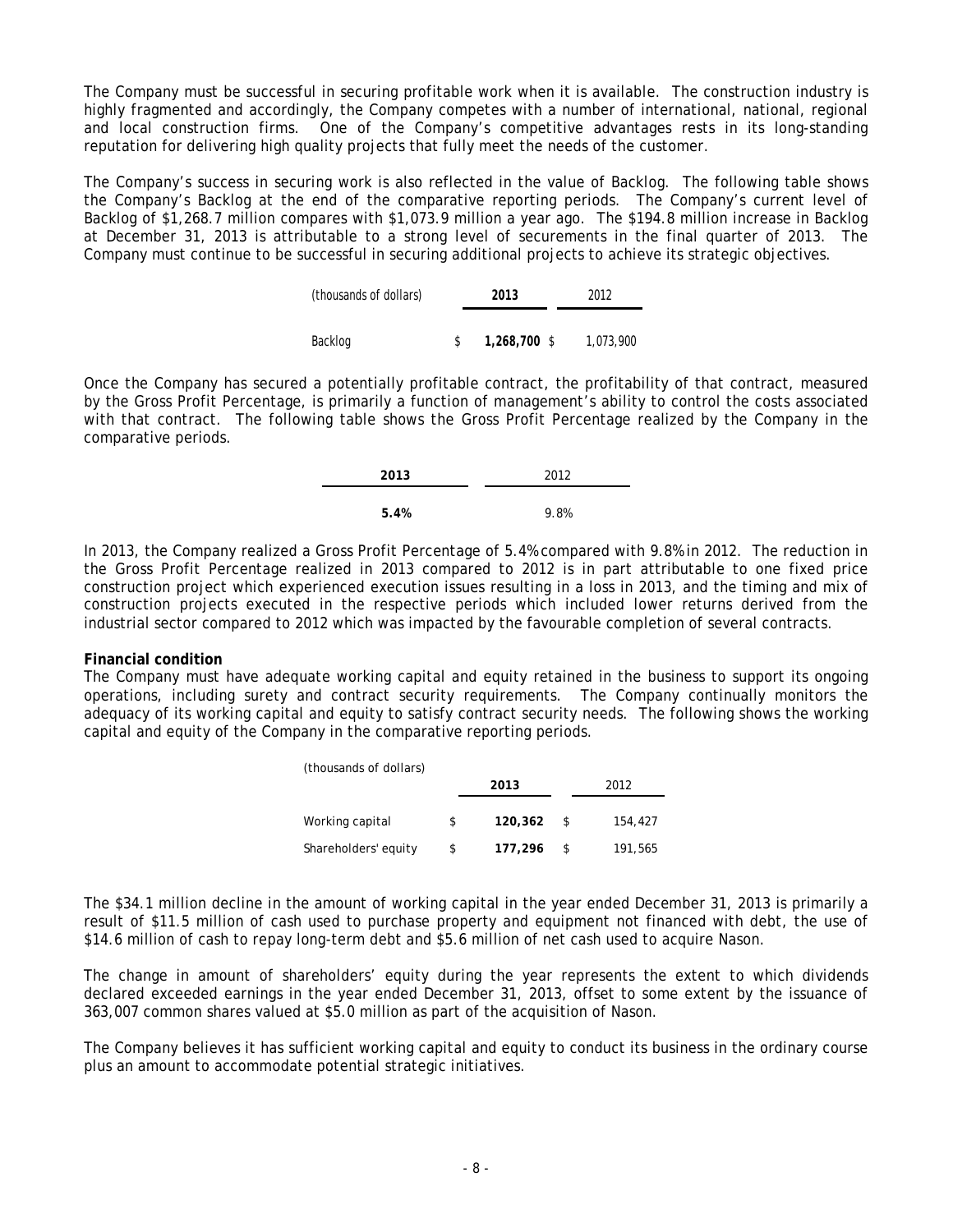### **Safety**

At Bird, we recognize that safety and production are neither mutually exclusive nor competing priorities wherein one is necessarily compromised for the sake of the other. Rather, we are committed to safe production, putting our people first and ensuring their safety so that they can work effectively and productively, expecting to go home at the end of the day as healthy as when they arrived.

On a construction site, the difference between being fully committed to people and to safe production and not being fully committed can often be measured in life-altering injuries or lives. As such, we believe that safe production is everybody's responsibility, every minute of every day on every job – from the workers on our project sites to the leadership of the organization.

Our goal is to create and sustain an environment and culture where everybody understands, accepts and actively shares in this responsibility. To this end, we will collaborate with our employees, our subcontractors, our clients and our suppliers in a spirit of consultation and cooperation to achieve this goal.

In 2013, Bird has executed over 4,359,973 manhours of work, incurring five lost time incidents (LTI) for an LTI frequency of 0.23.

| Lost Time Incident Frequency |      |  |  |  |  |
|------------------------------|------|--|--|--|--|
| 2013                         | 2012 |  |  |  |  |
| 0.23                         | 0.50 |  |  |  |  |

# **RESULTS OF OPERATIONS:**

# **FISCAL 2013 COMPARED WITH FISCAL 2012**

During the year ended December 31, 2013, the Company generated net income of \$12.1 million on construction revenue of \$1,331.7 million compared with \$58.2 million and \$1,454.9 million, respectively in 2012. The reduction in the amount of net income in 2013 is attributable to one fixed price construction project that experienced execution issues in the year resulting in a \$20.5 million loss and the timing and mix of construction projects executed in the respective periods which included lower returns derived from the industrial sector compared to 2012 which was impacted by the favourable completion of several contracts.

In 2013, the Company generated adjusted net income (non-GAAP measure) of \$14.6 million compared with \$62.0 million in 2012. The 2013 adjusted net income was similarly adversely affected by the project construction loss noted above and the timing and mix of construction projects executed in the respective periods which included lower returns derived from the industrial sector compared to 2012 which was impacted by the favourable completion of several contracts.

Construction revenue in 2013 decreased by 8.5% to \$1,331.7 million, compared with \$1,454.9 million recorded in 2012. The decline in construction revenues of \$123.2 million is attributable to lower construction revenue derived from our industrial and institutional sectors in 2013 offset to some extent by higher construction revenues originating from our commercial operations.

In 2013, the Company's gross profit of \$71.5 million compares with \$143.0 million recorded a year ago. The \$71.5 million reduction in the amount of 2013 gross profit is in part due to one fixed price construction project that experienced execution issues which resulted in a \$20.5 million loss in the year and the timing and mix of construction projects executed in the respective periods which included lower returns derived from the industrial sector compared to 2012 which was impacted by the favourable completion of several contracts.

General and administrative expenses in 2013 of \$55.8 million (4.2% of revenue) compares with \$62.3 million (4.3% of revenue) in 2012. The decrease in 2013 expenses is primarily attributable to lower variable compensation costs consistent with lower earnings and the benefit associated with reducing contingent consideration liabilities, as a result of revisions to earnings estimates for the acquired businesses compared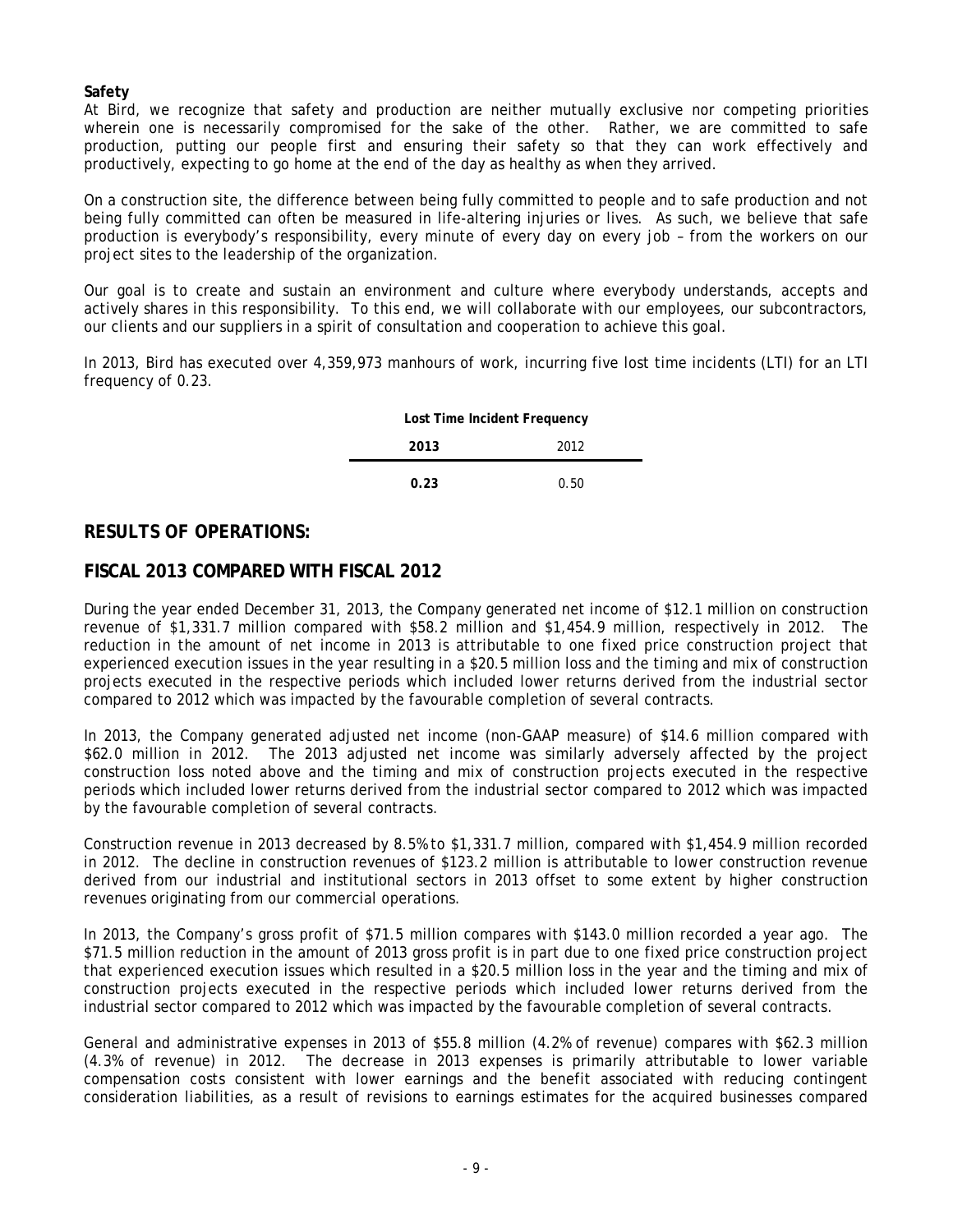with target earnings thresholds set out in the acquisition agreements. A reduction in the amount of these expenses was partially offset by the inclusion of the Nason general and administrative costs in 2013.

Finance income of \$2.7 million was \$1.4 million lower than the amount recorded in 2012. The decrease is due to the recognition of an unrealized loss of \$0.8 million on the Company's preferred share investment portfolio in 2013 combined with a reduction in interest and dividend income of \$0.6 million, resulting from a lower amount of cash available to invest in 2013 relative to 2012.

Finance costs of \$3.0 million were \$0.7 million lower than 2012, primarily due to lower interest costs on long-term debt along with a reduction in interest expense relating to the accretion of the contingent consideration.

In 2013, income tax expense of \$3.2 million was \$19.5 million lower than 2012, consistent with lower pre-tax earnings.

#### **THREE MONTHS ENDED DECEMBER31, 2013 COMPARED WITH THREE MONTHS ENDED DECEMBER31, 2012**

**Selected Quarterly Financial Information Consolidated Statements of Income and Comprehensive Income Fourth Quarter** (thousands of dollars)

|                                                             |    |             | For the three months ended |             |  |  |  |
|-------------------------------------------------------------|----|-------------|----------------------------|-------------|--|--|--|
|                                                             |    |             |                            |             |  |  |  |
|                                                             |    | 2013        |                            | 2012        |  |  |  |
|                                                             |    | (unaudited) |                            | (unaudited) |  |  |  |
| Construction revenue                                        | \$ | 363,692     | \$                         | 420,292     |  |  |  |
| Costs of construction                                       |    | 348,275     |                            | 365,886     |  |  |  |
| <b>Gross Profit</b>                                         |    | 15,417      |                            | 54,406      |  |  |  |
| General & administrative expenses                           |    | 9,394       |                            | 19,573      |  |  |  |
| Income from operations                                      |    | 6,023       |                            | 34,833      |  |  |  |
| Finance income                                              |    | 565         |                            | 1,084       |  |  |  |
| Finance costs                                               |    | (107)       |                            | (1,054)     |  |  |  |
| Income before income taxes                                  |    | 6,481       |                            | 34,863      |  |  |  |
| Income tax expense                                          |    | 773         |                            | 10,159      |  |  |  |
| Net income and comprehensive income for the period          |    | 5,708       | S                          | 24,704      |  |  |  |
| Adjusted net income and comprehensive income for the period | S  | 6,146       | \$                         | 25,561      |  |  |  |
| Basic and diluted earnings per share                        | \$ | 0.13        | \$                         | 0.58        |  |  |  |
| Adjusted net income per share                               | \$ | 0.14        | \$                         | 0.61        |  |  |  |

In the fourth quarter of 2013, the Company generated net income of \$5.7 million on quarterly construction revenue of \$363.7 million compared with \$24.7 million and \$420.3 million, respectively in 2012. The reduction in 2013 fourth quarter net income is attributable to one fixed price construction project that experienced execution issues resulting in an \$8.0 million loss in the quarter and the timing and mix of construction projects executed in the respective periods which included lower returns derived from the industrial sector compared to 2012 which was impacted by the favourable completion of several contracts.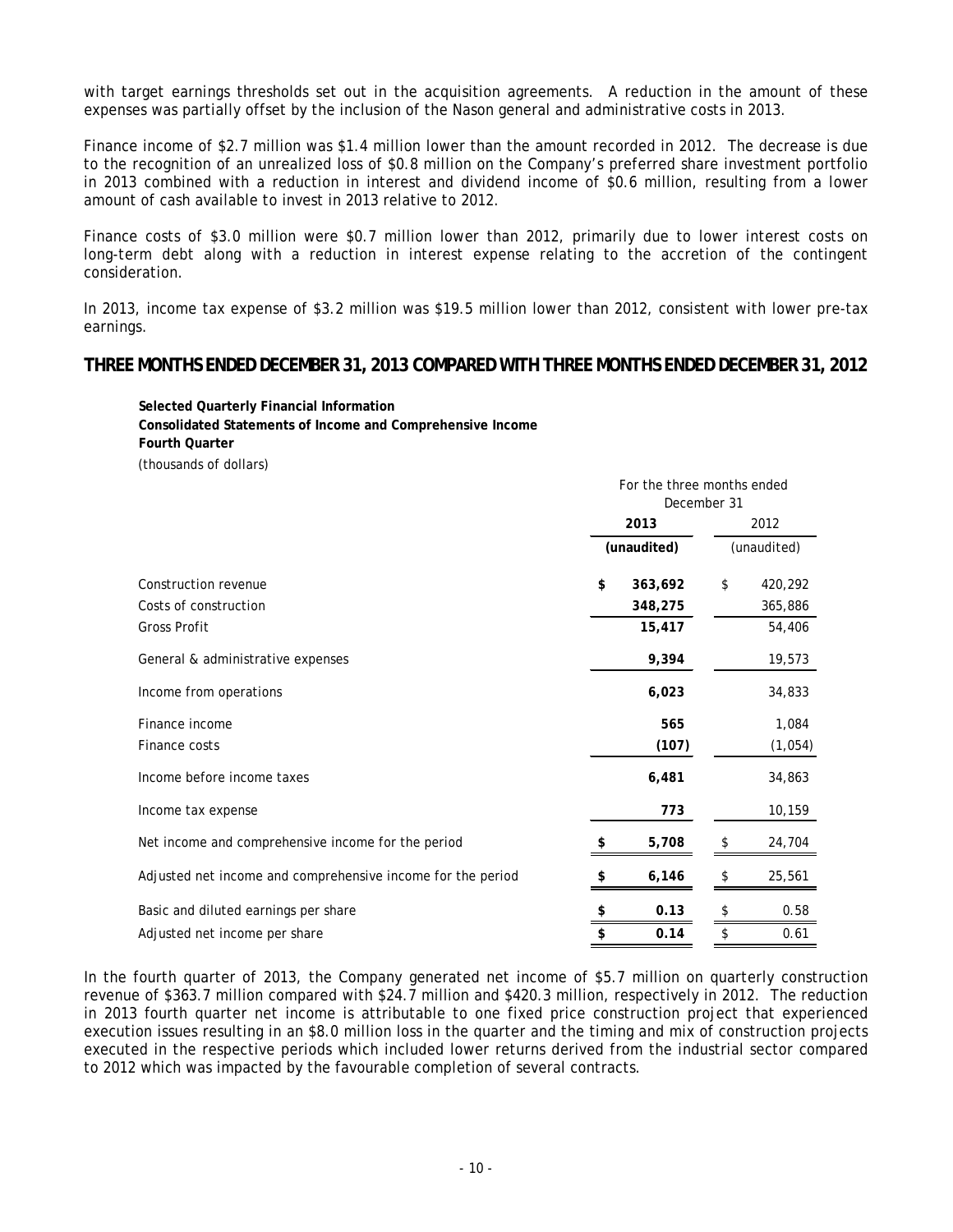In the fourth quarter of 2013, the Company generated adjusted net income (non-GAAP measure) of \$6.1 million compared with \$25.6 million in 2012. Fourth quarter adjusted net income was similarly negatively affected by the same factors noted above.

Construction revenue of \$363.7 million in the fourth quarter was \$56.6 million or 13.5% lower than the amount recorded in 2012. The decline is primarily due to lower construction revenues derived from our industrial sector.

In the fourth quarter of 2013, the Company's gross profit of \$15.4 million compares with \$54.4 million recorded in 2012. The reduction in the amount of 2013 gross profit is attributable to one fixed price construction project that has experienced execution issues resulting in an \$8.0 million loss in the period and the timing and mix of construction projects executed in the respective periods which included lower returns derived from the industrial sector compared to 2012 which was impacted by the favourable completion of several contracts.

General and administrative expenses of \$9.4 million (2.6% of revenue) in the quarter were \$10.2 million lower than the \$19.6 million (4.7% of revenue) recorded in 2012. The reduction in expenses is primarily attributable to a reduction in variable compensation costs resulting from lower 2013 earnings combined with the benefit associated with reducing contingent consideration liabilities as a result of revisions to earnings estimates for the acquired businesses compared with the target earnings thresholds set out in the acquisition agreements. These declines were offset to some extent by the inclusion of Nason's general and administrative costs in 2013.

Finance income in the fourth quarter of 2013 of \$0.6 million compares to \$1.1 million reported in 2012. The reduction in the amount of quarterly finance income is due to a \$0.3 million unrealized loss on our preferred share investments combined with lower interest and dividend income resulting from lower amounts of cash available to invest in the current quarter compared to a year-ago.

Finance costs of \$0.1 million were \$1.0 million lower than the amount reported in the fourth quarter of 2012, primarily due to the reversal of \$0.6 million of interest expense relating to the accretion of the contingent consideration and to a lesser extent lower interest costs on long-term debt.

In the fourth quarter of 2013, income tax expense of \$0.8 million was \$9.4 million lower than 2012, consistent with lower pre-tax earnings in 2013.

### **FUTURE OPERATING PERFORMANCE:**

Successful financial performance of the Company is dependent upon securing profitable construction contracts and then controlling the costs associated with the execution of the work. The ability to secure contracts is a function of the general state of the economy. At December 31, 2013, the Company's Backlog stands at a record level of \$1,268.7 million, representing an increase of \$194.8 million compared to the \$1,073.9 million reported at the end of 2012. During the last half of 2013, the Company secured a significant volume of new contract awards, with a large portion of the work in the industrial sector, reinforcing the fact that Bird's business remains strong in light of competitive market conditions. The Company has and will continue to bid on a substantial volume of new business and management believes that this effort will generate increasing levels of future revenue in 2014 and thereafter.

The Company is pursuing larger scale and self-performed heavy civil opportunities in Canada's resource sector and hydro power markets. Volatility in commodity pricing seen earlier in 2013 caused some of our clients to re-examine their project plans, which had the effect of delaying the commencement of many larger scale construction prospects. In the last half of 2013 we saw evidence to suggest that these larger projects are beginning to come to market. The projects awarded to the Company in the last half of 2013 provide a degree of optimism for the future development of these larger scale projects in northern Alberta. In addition to these larger scale opportunities, the Company continues to be well positioned to capitalize on the many smaller to medium size opportunities which continue to come to market.

The industrial market contributed 37% of 2013 revenues (43% in 2012). The reduction in the relative significance of industrial revenues in 2013 compared to 2012 is a result of reduced construction activity in northern Alberta during the first half of 2013 and an inability to replicate the strong revenues produced by O'Connell in 2012. The level of 2013 oil sands activity was negatively impacted by uncertain commodity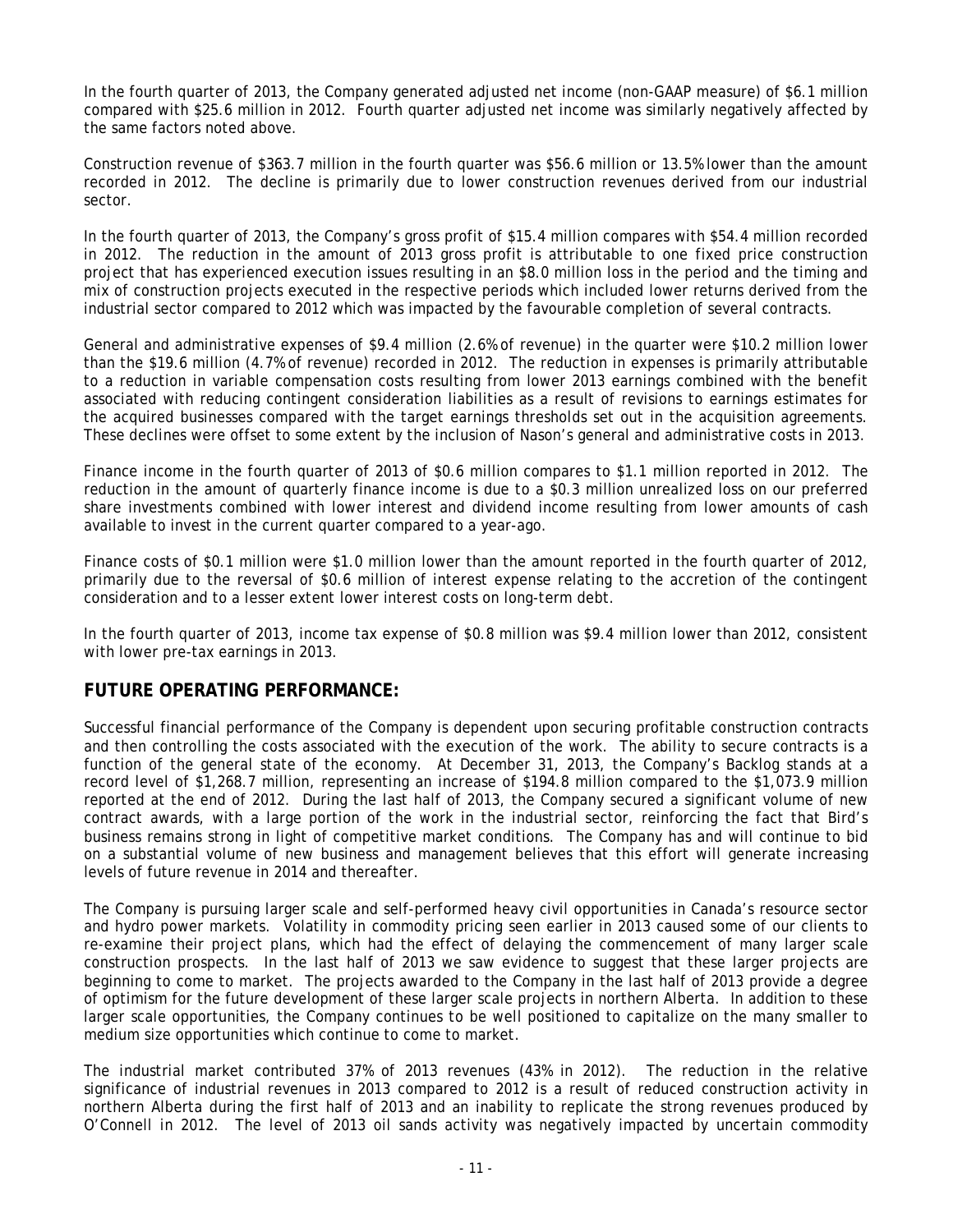pricing and concerns surrounding pipeline capacity. In the last half of 2013, the Company was awarded several larger scale oil sands construction contracts and we are currently actively involved in the pursuit of other such opportunities. In 2013, mining activity was slower, making it difficult to reproduce the results that we reported in 2012. The Company expects that the relative significance of the industrial sector will rebound in 2014 because of the effect of a number of significant contract awards made in the last half of 2013, combined with an expectation for continued capital spending in 2014. Although mining spending is expected to remain depressed in 2014, the Company is aggressively pursuing a number of opportunities in other industrial markets.

The institutional sector represented 26% of 2013 revenues (37% in 2012). The decline in the relative significance of revenues from this sector in 2013 compared with 2012 is primarily a result of the Company's inability to secure sufficient replacement work for that which was recognized as revenue a year earlier. The Company anticipates that institutional spending will continue at reduced levels, as all levels of government are still under pressure to address budget deficits. However, the Company will continue to be active in the PPP market and will be submitting proposals for projects of this nature in 2014 and beyond. Competition for these projects will continue to be intense and there can be no assurance that the Company will be successful in achieving contract awards.

The retail and commercial sector represented 37% of 2013 revenues (20% in 2012). In 2013, the increase in the relative significance of 2013 revenues compared with 2012 is a result of the Company capitalizing on our clients' growth programs throughout the country. While we have a solid Backlog of work in this sector, we do not foresee the previous pace continuing into 2014. The timing of owner decisions and stiff competition for this work will impact our ability to replicate 2013 results in 2014.

During 2013 the Company's earnings were adversely affected by execution issues, and by weaker margins within its industrial operations. These factors are not expected to detract from the profitability of work to be put in place in 2014 and thereafter. The combination of increased revenue and a recovery in margins is expected to generate a level of sustainable earnings which supports the current dividend level while enabling future growth.

#### **Backlog**

During the year, the Company secured \$1,518.3 million in new construction contracts (including change orders to existing contracts) and acquired \$8.2 million of Backlog resulting from the Nason acquisition on January 17, 2013. The Company's Backlog of \$1,268.7 million at December 31, 2013, compares with \$1,073.9 million at December 31, 2012. With respect to the current Backlog, \$826.4 million is expected to be put in place during 2014, leaving \$442.3 million to carry forward to 2015 and beyond. The following table outlines the changes in the amount of the Company's Backlog throughout the current year and with a comparison to the prior year.

| Backlog<br>(millions of dollars)          |               |
|-------------------------------------------|---------------|
| December 31, 2011                         | \$<br>1,235.6 |
| Securements and Change Orders in 2012     | 1,293.2       |
| Realized in construction revenues in 2012 | (1, 454.9)    |
| December 31, 2012                         | \$<br>1,073.9 |
| Securements and Change Orders in 2013     | 1.518.3       |
| Acquisition from Nason                    | 8.2           |
| Realized in construction revenues in 2013 | (1, 331.7)    |
| December 31, 2013                         | \$<br>1,268.7 |

In addition to Backlog, at December 31, 2013, the value of uncompleted construction management contract work, for which the Company acts as an agent for the customer, is \$41.8 million, compared with \$96.0 million at December 31, 2012.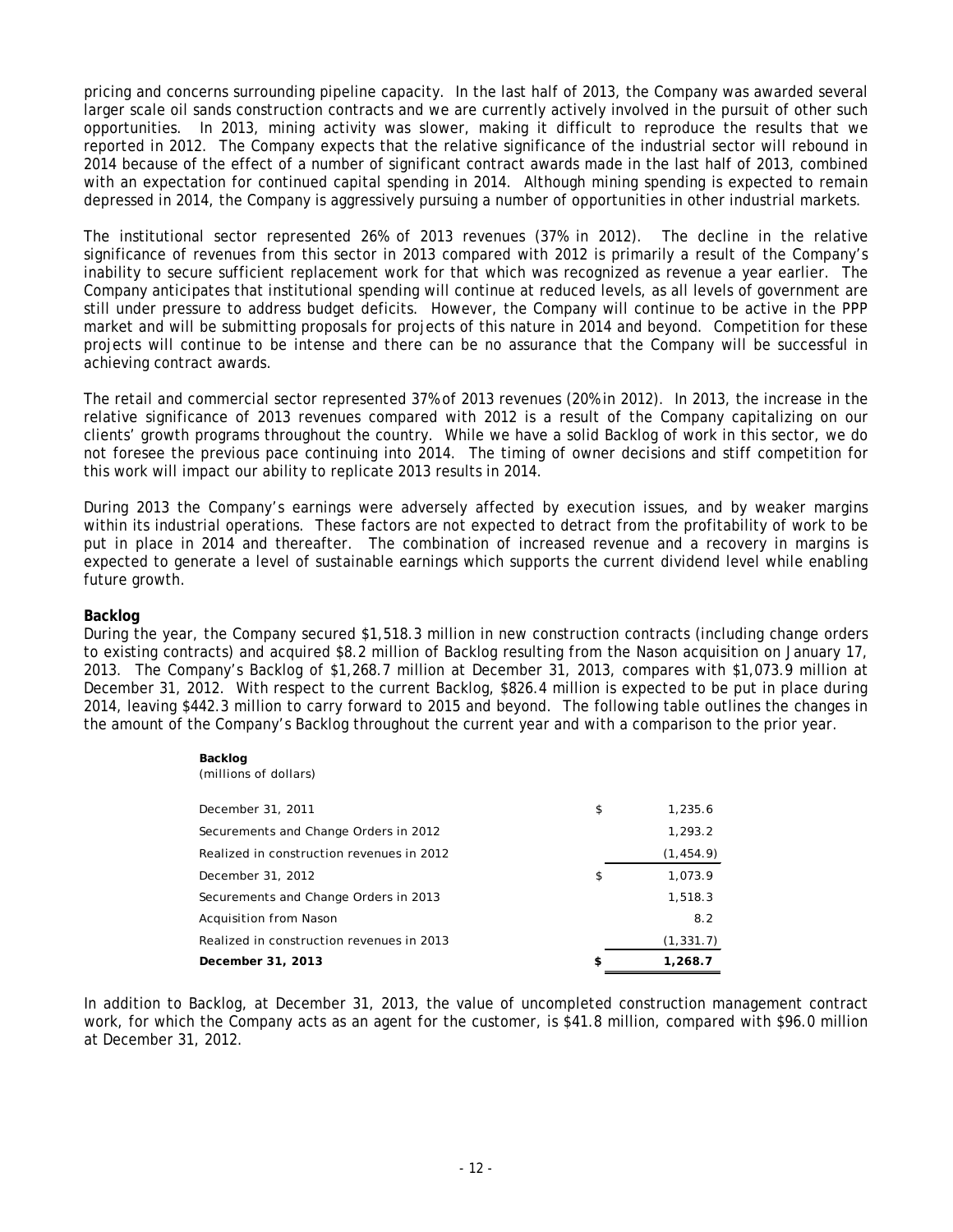# **ACCOUNTING POLICIES:**

The Company's significant accounting policies are outlined in the notes to the December 31, 2013 and 2012 Consolidated Financial Statements. The Consolidated Financial Statements were prepared using the same accounting policies as our most recent annual consolidated financial statements, except for the adoption of new standards effective as of January 1, 2013. The adoption of these new standards did not have a material impact on the methods of computation or on the presentation of the Company's consolidated financial statements.

#### **Future accounting changes**

IFRS 9 Financial instruments was issued in November 2009 and amended in October 2010. IFRS 9 introduces new requirements for the classification and measurement of financial assets. Under IFRS 9, financial assets are classified based on the business model in which they are held and the characteristics of their contractual cash flows. Requirements for financial liabilities were added in October 2010, and they largely carried forward existing requirements in IAS 39 Financial instruments – recognition and measurement, except that fair value changes due to credit risk for liabilities designated at fair value through profit and loss would generally be recorded in other comprehensive income. In November 2013, a new general hedge accounting standard was issued, which forms part of IFRS 9. The new general hedge accounting standard will align hedge accounting more closely with risk management. This new standard does not fundamentally change the types of hedging relationships or the requirement to measure and recognize ineffectiveness, however it will provide more hedging strategies that are used for risk management to qualify for hedge accounting and introduce more judgement to assess the effectiveness of a hedging relationship. The new standard removes the 2015 effective date of IFRS 9. The mandatory effective date is not yet determined and although early adoption of this new standard is still permitted, Canadian reporting entities cannot early adopt IFRS 9 until it has been approved by the Canadian Accounting Standards Board. The Company does not intend to adopt IFRS 9 in its financial statements for the annual period beginning on January 1, 2014, and the extent of the impact of adoption of IFRS 9 has not yet been determined.

# **SUMMARY OF QUARTERLY RESULTS:**

The table below summarizes the results for the eight most recent quarters (in thousands of dollars, except per share amounts). Although the Company experiences some seasonality in its business, variations in net income from quarter to quarter primarily reflect the differences in the profitability of the contracts administered in the respective quarters. Contracts typically extend over several quarters and sometimes over several years. For purposes of quarterly financial reporting, the Company must estimate the cost required to complete each contract to assess the overall profitability of the contract and the amount of gross profit to recognize for the quarter. Such estimating includes contingencies to allow for certain known and unknown risks. The magnitude of the contingencies will depend on the nature and complexity of the work to be performed. As the contract progresses and remaining costs to be incurred and risk exposures become more certain, contingencies will typically decline, although certain risks will remain until the contract has been completed, and even beyond. As a result, earnings may fluctuate significantly from quarter to quarter, depending on whether large and/or complex contracts are completed or nearing completion during the quarter, or have been completed in immediately prior quarters.

There are also a number of other factors that can affect the Company's revenues and profit from quarter to quarter. These include the timing of contract awards, the value of subcontractor billings and project scheduling. Management does not believe that any individual factor is responsible for changes in revenue from quarter to quarter.

| (thousands of dollars) |         | 2012    |         |         |         | 2013    |         |         |
|------------------------|---------|---------|---------|---------|---------|---------|---------|---------|
|                        | Q1      | Q2      | $Q_3$   | Q4      | Q1      | Q2      | Q3      | Q4      |
| Revenue                | 294.654 | 343,083 | 396,840 | 420.292 | 288,464 | 312,265 | 367.268 | 363,692 |
| Net income             | 6.435   | 9.002   | 18,104  | 24,704  | 2.431   | 327     | 3.624   | 5,708   |
| Earnings per share     | 0.15    | 0.22    | 0.43    | 0.58    | 0.06    | 0.00    | 0.09    | 0.13    |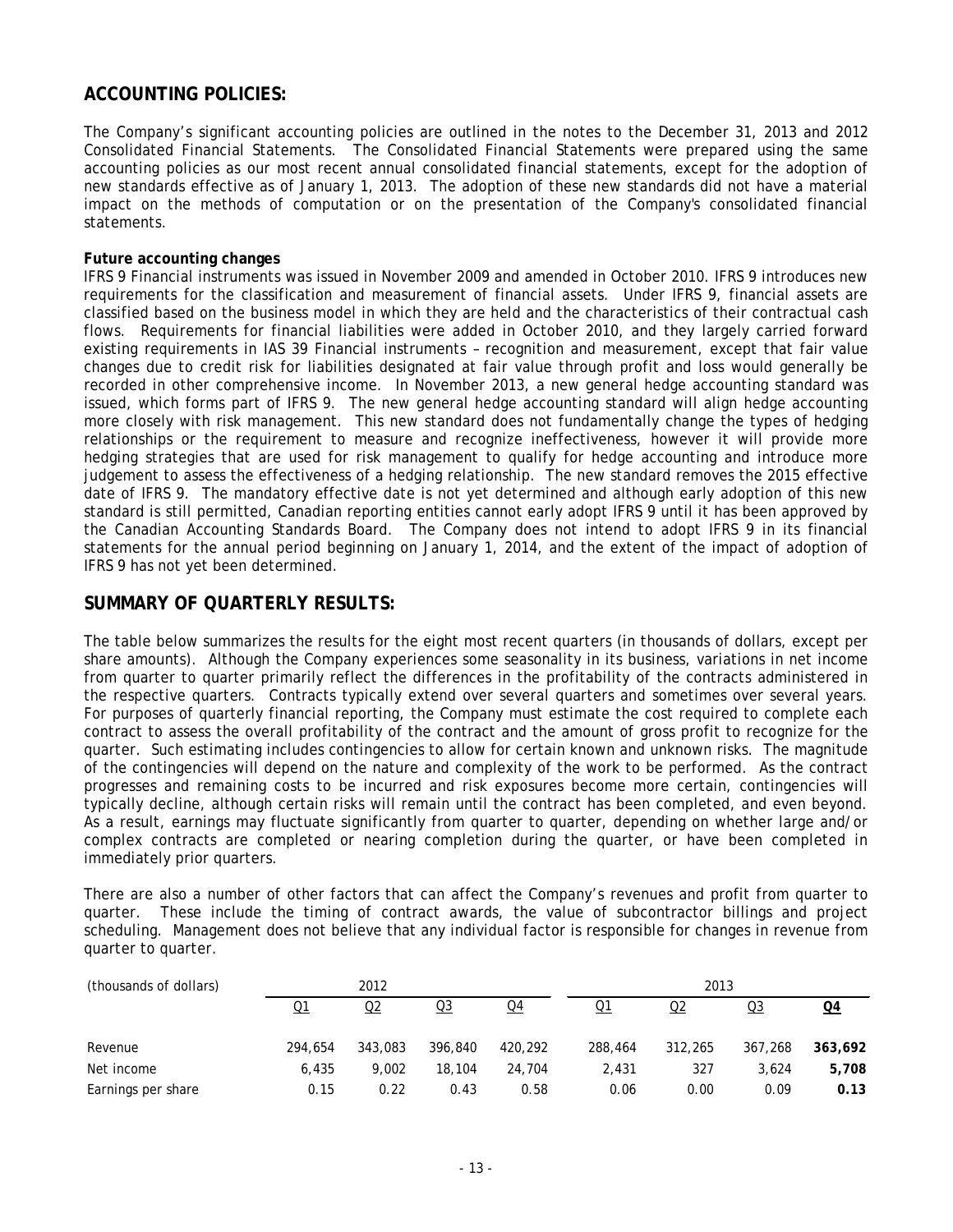# **FINANCIAL CONDITION, CAPITAL RESOURCES AND LIQUIDITY:**

The Company believes that its strong balance sheet, including equity of \$177.3 million and \$120.4 million of working capital, provides it with the financial capacity to support all of our contract security requirements, including the ability to secure performance bonds, issue labour and material bonds, issue letters of credit and provide parent company performance guarantees. Although the Company introduced long-term debt into its capital structure to finance the acquisition of O'Connell and later to finance the purchase of equipment, management believes that the amount of long-term debt totalling \$39.4 million at December 31, 2013 is manageable in light of the level of expected future earnings of the Company, combined with the Company's strong financial position, including access to a number of unutilized credit facilities. The Company expects to utilize cash from operations, existing working capital, including cash and cash equivalent balances, and draws on its credit facilities to fund liabilities as they become due, finance future capital expenditures and pay dividends on shares.

The following table outlines the amount of shareholders' equity, working capital, long-term debt and Backlog at December 31, 2013 and December 31, 2012.

| <b>Financial Condition table</b><br>(thousands of dollars) | 2013            | 2012            |
|------------------------------------------------------------|-----------------|-----------------|
| Shareholders' equity                                       | \$<br>177,296   | \$<br>191,565   |
| Working capital                                            | \$<br>120,362   | \$<br>154,427   |
| Long-term debt                                             | \$<br>39,369    | \$<br>48,174    |
| Backlog                                                    | \$<br>1,268,700 | \$<br>1,073,900 |

#### **Loans and Borrowings**

During 2013, the Company made \$14.6 million of principal repayments and issued \$5.3 million of new debt to finance purchases of heavy equipment to support ongoing industrial sector operations. The following table provides details of outstanding debt as at December 31, 2013 and principal repayments due over the next five years, excluding the amortization of debt financing costs of \$0.2 million and finance lease liabilities.

| Debt                   | Amount   | Year     | Year 2   | Year 3      | Year 4      | Year 5  |
|------------------------|----------|----------|----------|-------------|-------------|---------|
| (thousands of dollars) |          |          |          |             |             |         |
|                        |          |          |          |             |             |         |
| Loans and borrowings   | \$38.108 | \$14,762 | \$14.490 | 6.677<br>\$ | 1.080<br>S. | \$1.099 |

#### **Credit Facilities**

The Company has a number of credit facilities available to it to support the issuance of letters of credit, finance future capital expenditures and finance the day-to-day operations of the business.

#### **Issuance of Letters of Credit**

The Company has available \$131.5 million of demand facilities used to primarily support the issuance of letters of credit. All letters of credit issued under these facilities are supported by the pledge of Company-owned financial instruments.

Letters of credit are typically issued to support the Company's performance obligations relating to PPP construction projects. The following table outlines the amount of the credit facilities, the amount of issued letters of credit and the amount of collateral pledged in support of the outstanding letters of credit.

| (thousands of dollars)                          |   | 2013    | 2012 |         |  |
|-------------------------------------------------|---|---------|------|---------|--|
| Operating line of credit                        | S | 131,500 |      | 131,500 |  |
| Letters of credit issued                        |   | 23,487  |      | 31,561  |  |
| Collateral pledged to support letters of credit |   | 30,825  |      | 40,215  |  |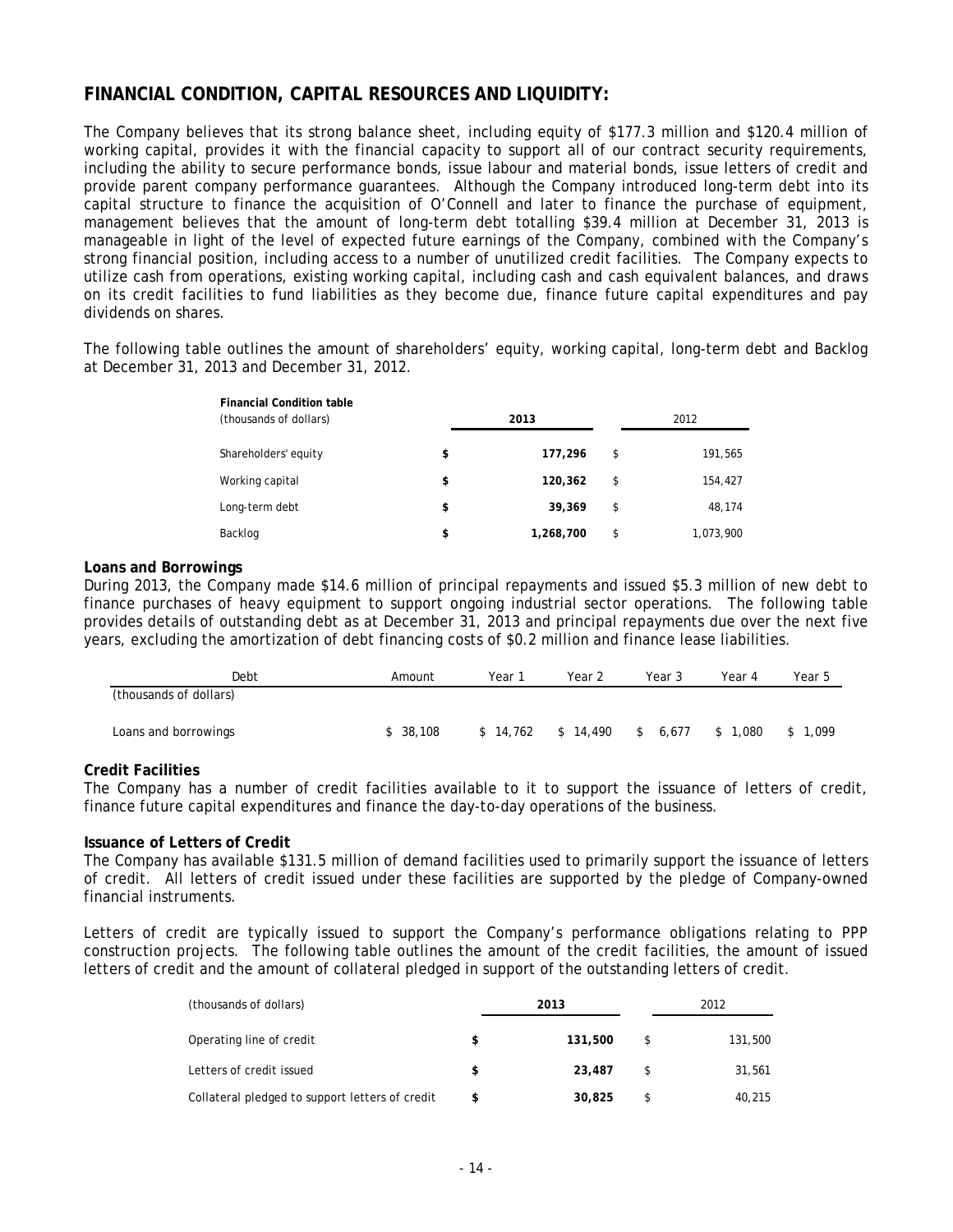In 2013, the amount of outstanding letters of credit declined by \$8.1 million primarily due to the expiry of letters of credit relating to a previously completed PPP construction project.

#### **Operating Lines of Credit**

(a) Committed revolving line of credit:

The Company has a committed unsecured revolving line of credit for \$30.0 million with a Canadian chartered bank. The facility expires on September 28, 2017. This facility may be used in the normal course of business for general working capital purposes, fund future capital expenditures and qualifying permitted acquisitions. At December 31, 2013, no amounts were outstanding under this facility. This credit facility includes standard default and covenant provisions whereby accelerated repayment may be required if the Company were to violate certain financial covenants.

(b) Committed revolving line of credit:

A subsidiary of the Company has a committed revolving credit facility of \$20.0 million, maturing on May 31, 2015. The facility may be used to finance normal course operations of the subsidiary. Borrowings under this facility are secured by a first charge against the accounts receivable of the subsidiary. At December 31, 2013, the Company had no outstanding amounts due under this facility. This credit facility includes standard default and covenant provisions whereby accelerated repayment may be required if the subsidiary were to violate certain financial covenants.

At December 31, 2013, the Company was in compliance with all debt covenants relating to its operating lines of credit. The Company expects to continue to comply with these provisions.

#### **Equipment Financing**

- (a) A subsidiary of the Company has an equipment financing facility with a Canadian chartered bank for \$20.0 million for the purpose of financing future equipment purchases. At December 31, 2013, the Company has \$2.2 million outstanding under this facility. Draws under this facility are permitted until May 31, 2015. The facility allows the Company access to term financing for up to five years with a maximum amortization period of 84 months. Interest can be set using either a fixed or variable rate option. Any draws under this facility will be secured by equipment purchased with the proceeds from the loan.
- (b) In addition, a subsidiary of the Company has an operating lease line of credit for \$42.5 million with the financing arm of a major heavy equipment supplier to finance operating equipment leases. Draws under this facility are recognized as operating leases for accounting purposes. At December 31, 2013, the Company has used \$19.3 million under this facility. The Company's total lease commitments are outlined under Contractual Obligations.

#### **Liquidity**

A manageable amount of long-term debt, a high proportion of working capital represented by cash and other liquid securities and access to a number of unutilized credit facilities will enable the Company to meet its obligations as they become due. The amount of equity retained in the business supports the Company's strategic objectives including active participation in the PPP infrastructure market, increasing our presence in the heavy civil construction market while also providing the Company with sufficient financial capacity to withstand a downturn in the construction industry should it occur.

#### **Financial Position**

The following table provides an overview of the Company's financial position for the year indicated.

|                                     | December 31, 2013 |         | December 31, 2012 |         |
|-------------------------------------|-------------------|---------|-------------------|---------|
| <b>Financial Position Data</b>      |                   |         |                   |         |
| Cash and cash equivalents           | \$                | 138,350 |                   | 183,079 |
| Investment in marketable securities |                   | 13,657  |                   | 15,956  |
| Working capital                     |                   | 120,362 |                   | 154,427 |
| Long-term debt                      |                   | 39,369  |                   | 48,174  |
| Shareholders' equity                |                   | 177,296 |                   | 191.565 |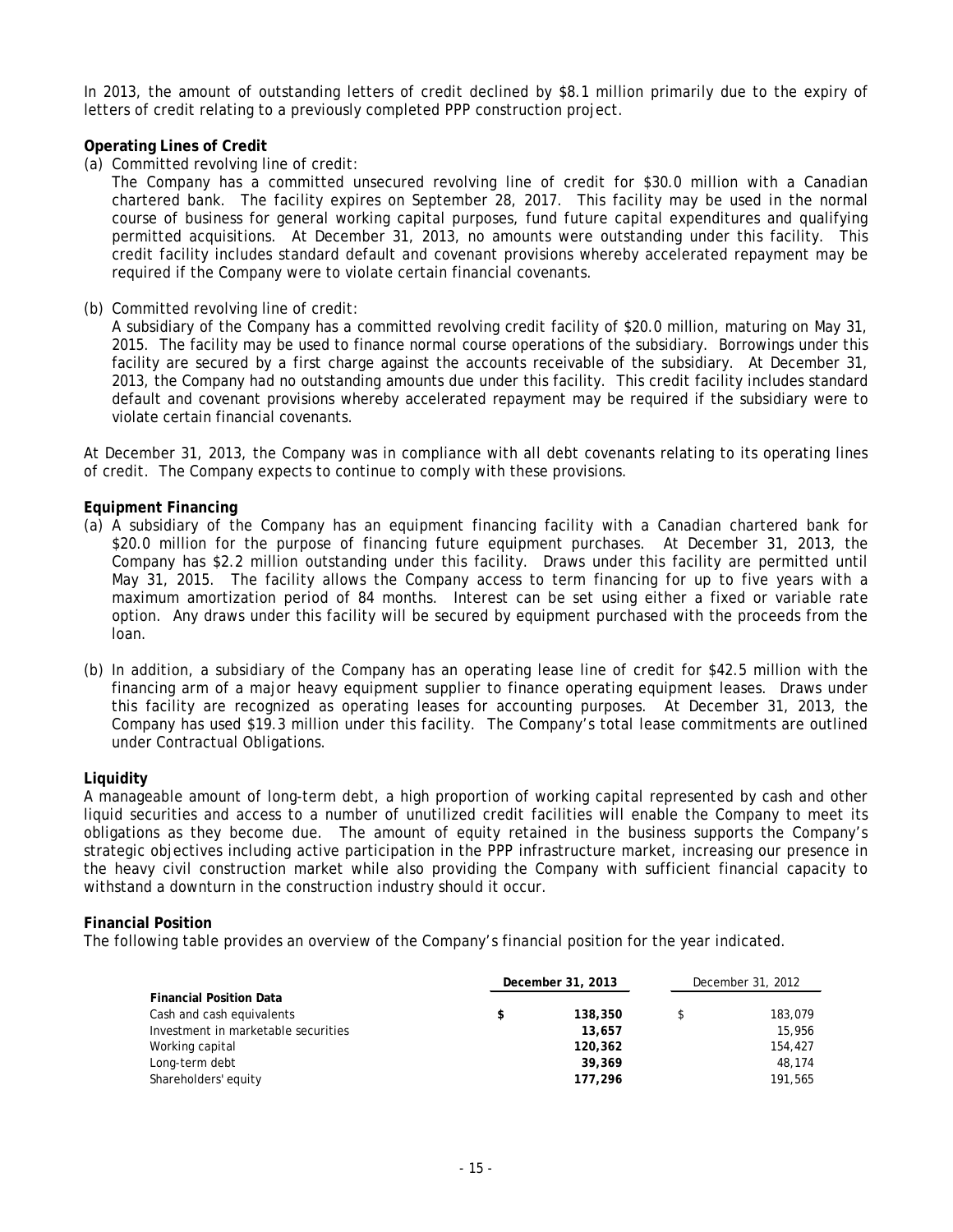As a component of working capital, the Company maintains significant balances of cash and cash equivalents and investments in liquid securities. At December 31, 2013, these balances consisted of \$138.4 million of cash and cash equivalents and \$13.7 million of liquid securities for a total of \$152.1 million. The Company's noncash net current asset/liability position fluctuates significantly in the normal course of business from period to period, primarily due to the timing of differences between the settlement of payables due to subcontractors and suppliers, billings and collection of accounts receivable from clients, and also the timing of settlement of income taxes payable. The Company's cash balance absorbs these fluctuations with no net impact to the Company's net working capital position or ability to access surety support.

#### **Cash Flow Data**

The following table provides an overview of cash flows during the periods indicated:

| (thousands of dollars)                                                                  | 2013 |           | 2012 |           |
|-----------------------------------------------------------------------------------------|------|-----------|------|-----------|
| Cash Flow Data<br>Cash flows from operations before changes in non-cash working capital | \$   | 32,314    | \$   | 108.699   |
| Changes in non-cash working capital                                                     |      | (15, 915) |      | (48, 373) |
| Cash flows from operating activities                                                    |      | 16,399    |      | 60,326    |
| Cash flows used in investing activities                                                 |      | (20, 023) |      | (24, 051) |
| Cash flows used in financing activities                                                 |      | (41, 105) |      | (26, 598) |
| Increase/decrease in cash and cash equivalents                                          |      | (44, 729) |      | 9,677     |

#### **Operating Activities**

During the year ended December 31, 2013, the Company generated cash from operating activities of \$16.4 million compared with \$60.3 million in 2012. In 2013, cash flow from operations was comprised of \$32.3 million of cash from operating activities before changes in non-cash working capital and \$15.9 million of cash used to fund an increase in the Company's non-cash working capital position. In 2012, the comparative amounts were \$108.7 million of cash from operations before changes in non-cash working capital and \$48.4 million of cash used to fund an increase in the Company's non-cash working capital position. Changes in the amount of non-cash working capital represent normal course fluctuations in the Company's net non-cash current asset/liability position. In some periods, this fluctuation will be a use of cash, as in the current periods, but in other periods, it will be a source of cash, tending to balance out over time and having no net impact on the Company's working capital.

#### **Investing Activities**

In 2013, the Company used \$20.0 million of cash in investing activities compared with \$24.1 million in 2012. The reduction in the amount of cash used in investing activities in 2013 compared to 2012 is primarily attributable to a decrease in purchases of property and equipment, offset to some extent in 2013 by the use of \$5.6 million of cash to acquire Nason. In 2013, the Company made purchases of property and equipment of \$16.8 million compared with \$25.6 million in 2012. Property and equipment expenditures primarily relate to purchases of heavy equipment to support our construction operations in the industrial sector. The decline in equipment purchases in 2013 is a result of an expected short-term reduction in construction activity derived from the Company's industrial operations.

#### **Financing Activities**

During the year ended December 31, 2013, the Company used \$41.1 million of cash in financing activities compared with a use of cash of \$26.6 million in 2012. The increase in the amount of cash used in 2013 is primarily due to a reduction in the amount of cash received in 2013 from new debt financing. In 2013, the Company issued new long-term debt of \$5.3 million compared with \$16.0 million in 2012. The issuance of longterm debt was used to finance the purchases of heavy equipment to support our construction operations in the industrial market sector. The remainder of the increase in cash outflow in 2013 is primarily a result of higher debt repayments in the current year.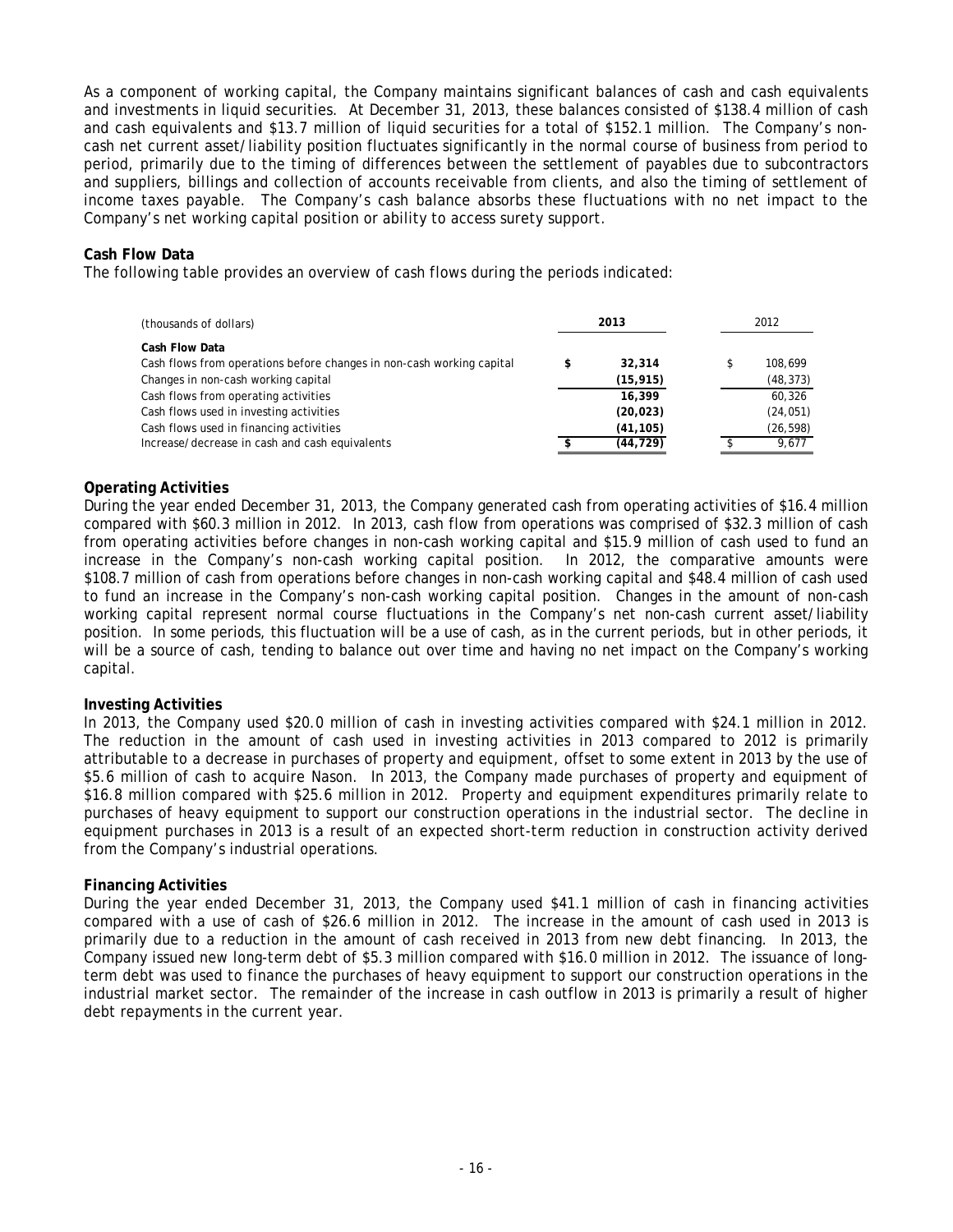# **DIVIDENDS:**

The Company declared monthly dividends on common shares payable on or about the  $20<sup>th</sup>$  of the month following the month in which the dividend was declared. The following table outlines the historical dividend history:

| January 1, 2012 to March 31, 2012    | \$0.170 |
|--------------------------------------|---------|
| April 1, 2012 to June 30, 2012       | \$0.180 |
| October 1, 2012 to December 31, 2012 | \$0.180 |
| January 1, 2013 to March 31, 2013    | \$0.184 |
| April 1, 2013 to June 30, 2013       | \$0.190 |
| July 1, 2013 to September 30, 2013   | \$0.190 |
| October 1, 2013 to December 31, 2013 | \$0.190 |

Effective March 12, 2013, the Company increased its monthly dividend by 5.5%, bringing the monthly dividend rate to \$0.0633 per common share compared to \$0.060 per common share, previously.

### **CAPABILITY TO DELIVER RESULTS:**

Productive capacity relates to the financial and non-financial resources available to the Company to execute its strategy and achieve planned results. From a financial perspective, the Company believes it has sufficient working capital and access to its operating lines of credit to execute its current operational and growth objectives. The belief is fully explained in sections of this MD&A dealing with financial condition and liquidity.

In addition to financial capacity, the success of the Company is very much dependent upon the management and leadership skills of senior management. On an annual basis, high-performing candidates are identified for training and progression into more senior critical positions within the Company. The Company's performance management system emphasizes the development of leadership skills. In addition, the Company sponsors internal and external training programs, including a Bird leadership program to provide a forum for high potential candidates to develop their leadership skills.

### **CONTRACTUAL OBLIGATIONS:**

At December 31, 2013, the Company has future contractual obligations of \$421.5 million. Obligations for accounts payable, finance and operating annual lease payments and for principal repayments, including interest, under long-term debt over the next five years are:

| (thousands of dollars) | Accounts<br>Payable      | Finance<br>Leases | Operating<br>Leases | Long-Term<br>Debt | Total   |
|------------------------|--------------------------|-------------------|---------------------|-------------------|---------|
|                        |                          |                   |                     |                   |         |
| 2014                   | \$<br>344,966            | 694               | 9,147               | 16,009            | 370,816 |
| 2015                   | 4,312                    | 660               | 4,634               | 15,218            | 24,824  |
| 2016                   | ۰                        | 187               | 2,510               | 6,779             | 9,476   |
| 2017                   | $\overline{\phantom{a}}$ |                   | 1,794               | 1,130             | 2,924   |
| 2018                   | ۰                        | ۰                 | 1,503               | 1,116             | 2,619   |
| Thereafter             | ۰                        |                   | 10,794              |                   | 10,794  |
|                        | \$<br>349,278            | 1,541             | 30,382              | 40.252            | 421,453 |

### **OFF BALANCE SHEET ARRANGEMENTS:**

The Company has operating lease obligations described under Contractual Obligations noted above and surety lien bonds issued on behalf of the Company valued at \$6.4 million at December 31, 2013.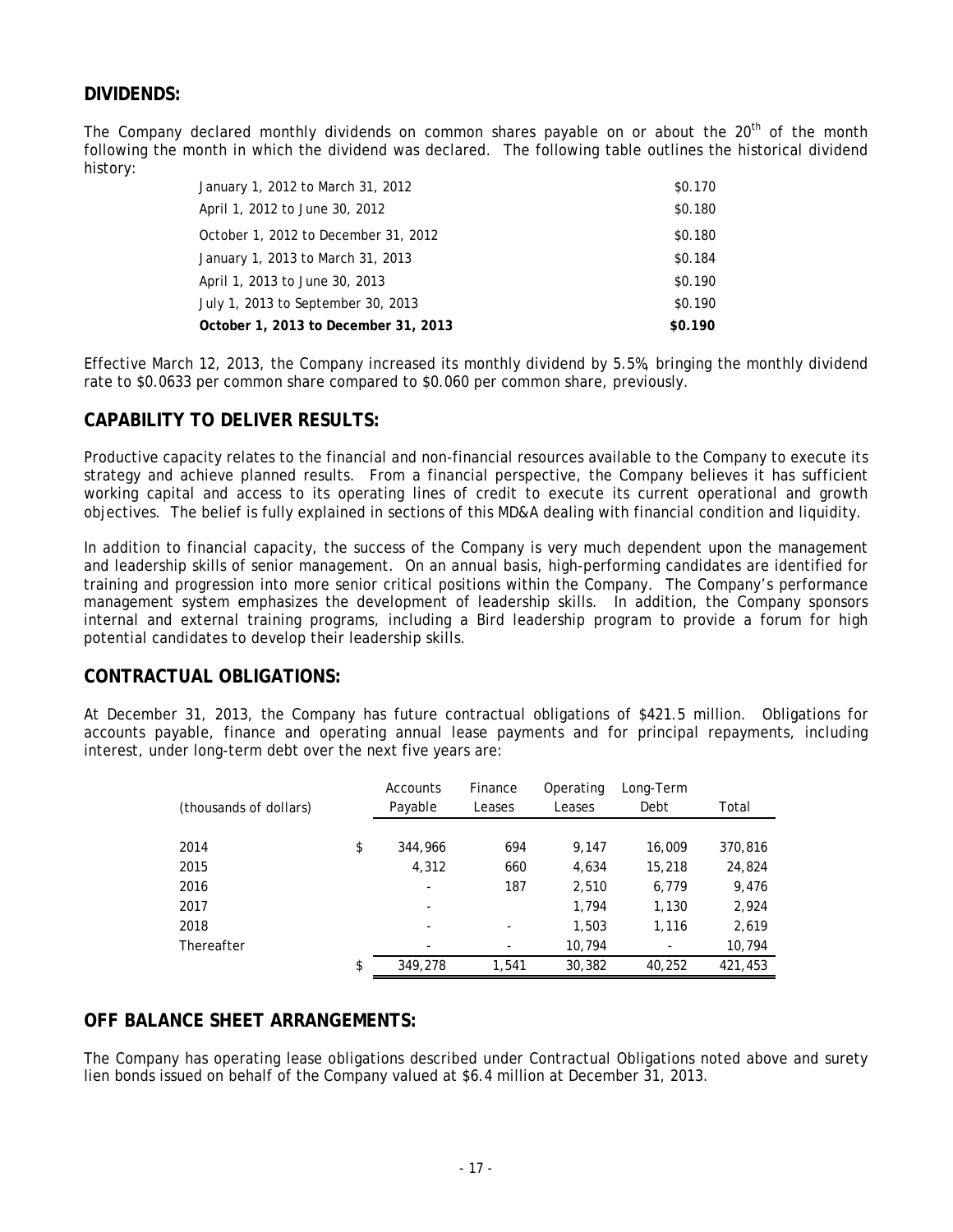# **CRITICAL ACCOUNTING ESTIMATES:**

The preparation of financial statements requires management to make judgments, estimates and assumptions that affect the application of accounting policies and the reported amounts of revenues, expenses, assets, liabilities and the disclosure of contingent assets and liabilities at the reporting date. Uncertainty about these assumptions and estimates could result in a material adjustment to the carrying amount of an asset or liability and/or the reported amount of revenue and expense in future periods. Estimates and underlying assumptions are reviewed on an ongoing basis. Revisions to accounting estimates are recognized in the period in which the estimates are revised and any future periods affected.

Construction revenue, construction costs, deferred revenue and costs and estimated earnings in excess of billings are all based on estimates and judgments used in determining an estimate of contract revenue and contract costs and to determine the stage of completion for a particular construction project, depending on the nature of the construction project, as more fully described in the Revenue Recognition Policy included in the notes to the financial statements. To determine the estimated costs to complete construction projects, assumptions and estimates are required to evaluate issues related to schedule, material and labour costs, labour productivity, changes in contract scope and subcontractor costs. Due to the nature of construction, estimates can change significantly from one accounting period to the next.

The value of many construction contracts increases over the duration of the construction period. Change orders may be issued by our clients to modify the original contract scope of work or conditions. In addition, there may be disputes or claims regarding additional amounts owing as a result of changes in contract scope, delays, additional work or changed conditions. Construction work related to a change order or claim may proceed, and costs may be incurred, in advance of final determination of the value of the change order. As many change orders and claims may not be settled until the end of the construction project, significant increases or decreases in revenue and income may arise during any particular accounting period.

Provisions involve the use of estimates, as determined by management. Estimates and assumptions are required to determine when to record and measure a provision in the financial statements for legal and warranty claims. The outcomes can differ significantly from the estimates used in preparing the financial statements resulting in required adjustments to expenses and liabilities.

Impairment testing is performed annually for indefinite-lived intangible assets and goodwill resulting from business combinations, by comparing the recoverable amount of the cash generating unit ("CGU"), or groups of CGUs to its carrying amount. The recoverable amount of the CGU has been determined based on a value in use calculation. There is significant amount of uncertainty with respect to the estimates of recoverable amounts of the CGU's assets given the necessity of making key economic projections which employ the following key assumptions: future cash flows, growth opportunities, including economic risk assumptions and estimates of achieving key operating metrics and drivers and the discount rate.

### **OUTSTANDING COMMON SHARE DATA AND STOCK EXCHANGE LISTING:**

The Company is authorized to issue an unlimited number of common shares. The Company had a total of 42,153,846 common shares outstanding at December 31, 2012. Subsequently, on January 17, 2013, in conjunction with the acquisition of Nason, the Company issued 363,007 common shares from treasury as partial consideration of the total purchase price. Therefore, the total number of outstanding common shares has increased to 42,516,853 which remain issued and outstanding at December 31, 2013 and March 6, 2014.

The Company's Board of Directors has previously approved the award of 625,000 stock options with a grant date of March 15, 2012 to eligible Company employees. The total number of stock options is exercisable in equal amounts on the first through fourth anniversary dates from the grant date. No stock options were exercised at December 31, 2013.

The common shares are listed on the Toronto Stock Exchange ("TSX") under the trading symbol BDT.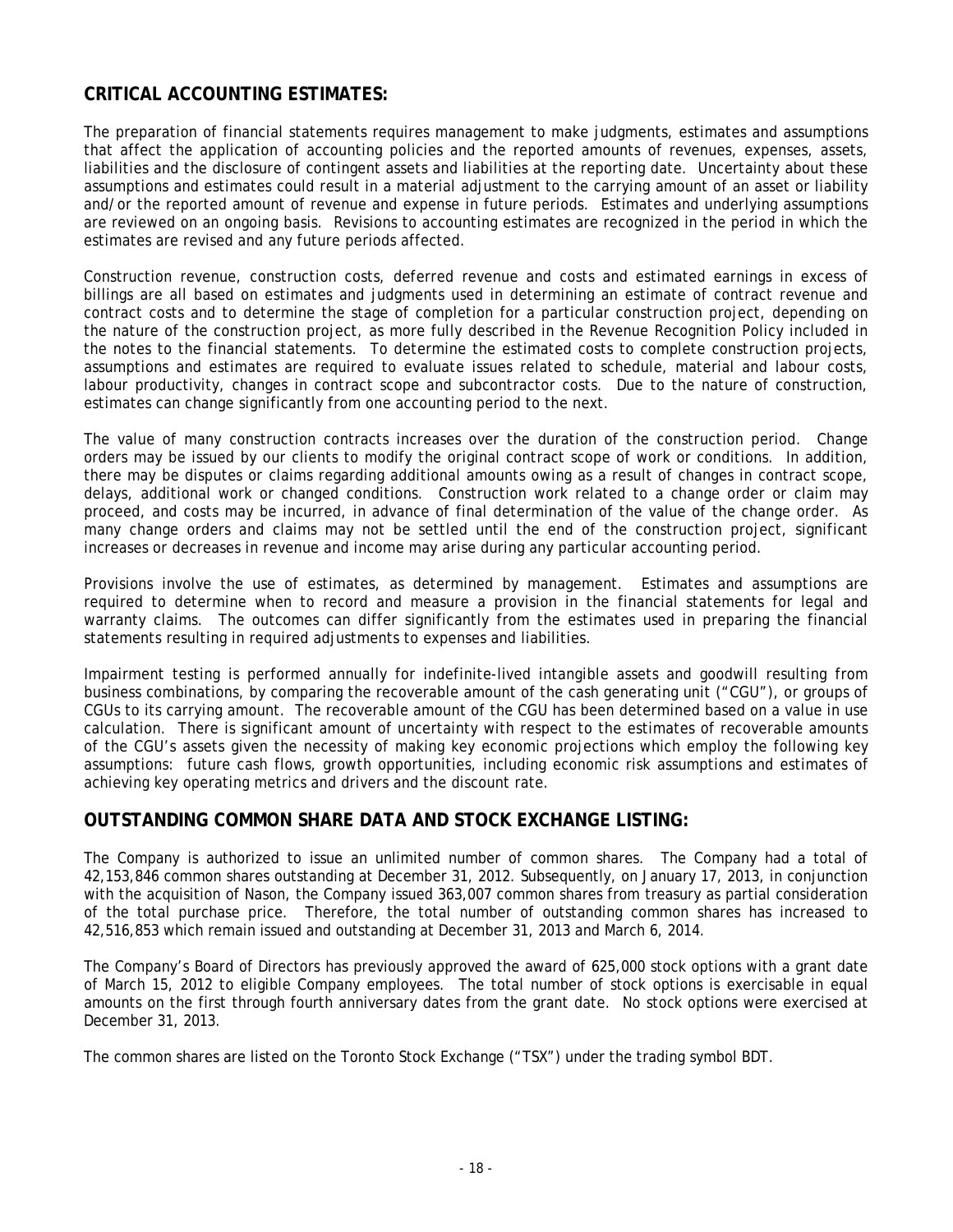# **CONTROLS AND PROCEDURES:**

#### **Disclosure Controls and Procedures**

Based on their evaluations as of December 31, 2013, the President and Chief Executive Officer ("CEO") and the Chief Financial Officer ("CFO") have concluded that the Company's disclosure controls and procedures are effective in providing reasonable assurance that information relating to the Company which is required to be disclosed in reports filed under provincial and territorial securities legislation is accumulated, summarized and communicated to the Company's senior management, including the CEO and the CFO of the Company, as appropriate, to allow timely decisions regarding required disclosure.

#### **Internal Control Over Financial Reporting**

The Company's management is responsible for designing and maintaining adequate internal control over financial reporting for the Company. All internal control systems, no matter how well designed, have inherent limitations. Therefore, even those systems determined to be effective can provide only reasonable assurance with respect to financial statement preparation and presentation.

As of December 31, 2013, under the supervision of and with the participation of management, including the CEO and CFO, internal controls over financial reporting have been designed to provide reasonable assurance regarding the reliability of financial reporting and the preparation of the consolidated financial statements for external purposes in accordance with IFRS.

As of December 31, 2013, under the supervision of and with the participation of management, including the CEO and CFO, the Company has evaluated the effectiveness of internal controls over financial reporting and determined that the internal controls over financial reporting are operating as intended.

There have been no material changes in the Company's internal control over financial reporting during the year ended December 31, 2013 that materially affected, or are reasonably likely to materially affect, the Company's internal control over financial reporting. The Company has reviewed the internal controls over financial reporting of Nason Contracting Group Ltd., recently acquired by the Company on January 17, 2013, and no material control weaknesses have been identified.

### **RISKS RELATING TO THE BUSINESS:**

The following discussion addresses the more significant risk factors relating to the business. For a detailed discussion of all risk factors relating to the business, refer to the Company's most recently filed Annual Information Form filed on March 6, 2014, which is available through the System for Electronic Document Analysis and Retrieval (SEDAR) at www.sedar.com.

#### **Economy and Cyclicality**

Activity within the construction industry is tied to the general state of the economy. Thus, in periods of strong economic growth, capital spending will generally increase and there will be more and better quality opportunities available within the construction industry. Bird attempts to insulate itself in various ways from the effects of negative economic conditions. However, there is no assurance that these methods will be effective in insulating Bird from a downturn in the economy. Furthermore, as a result of increased demand in certain regions or industry sectors, the Company has in the past earned above-average margins on particular projects. There is no assurance that above-average margins that may have been generated on historical contracts can be generated in the future. For more than 10 years, the Company has increased its focus on industrial projects in the oil sands of northern Alberta, and more recently in eastern Canada through the acquisition of O'Connell. Investment decisions by our clients are based on the long-term views of the economic viability of their current and future projects. The economic viability of the projects is dependent upon the client's view of the long-term price of commodities which is influenced by many factors. If our clients' outlook for commodity prices is not favourable, this may delay, reduce or cancel capital project spending. A decrease in construction activity in this sector could have an adverse effect on the Company's financial performance and results of operations. Furthermore, many of Bird's contracts are and will be relatively short-term (less than two years, generally). As such, any prolonged downturn in the economy could impact Bird's ability to generate new business or maintain a backlog of contracts with acceptable margins to sustain Bird through such downturns.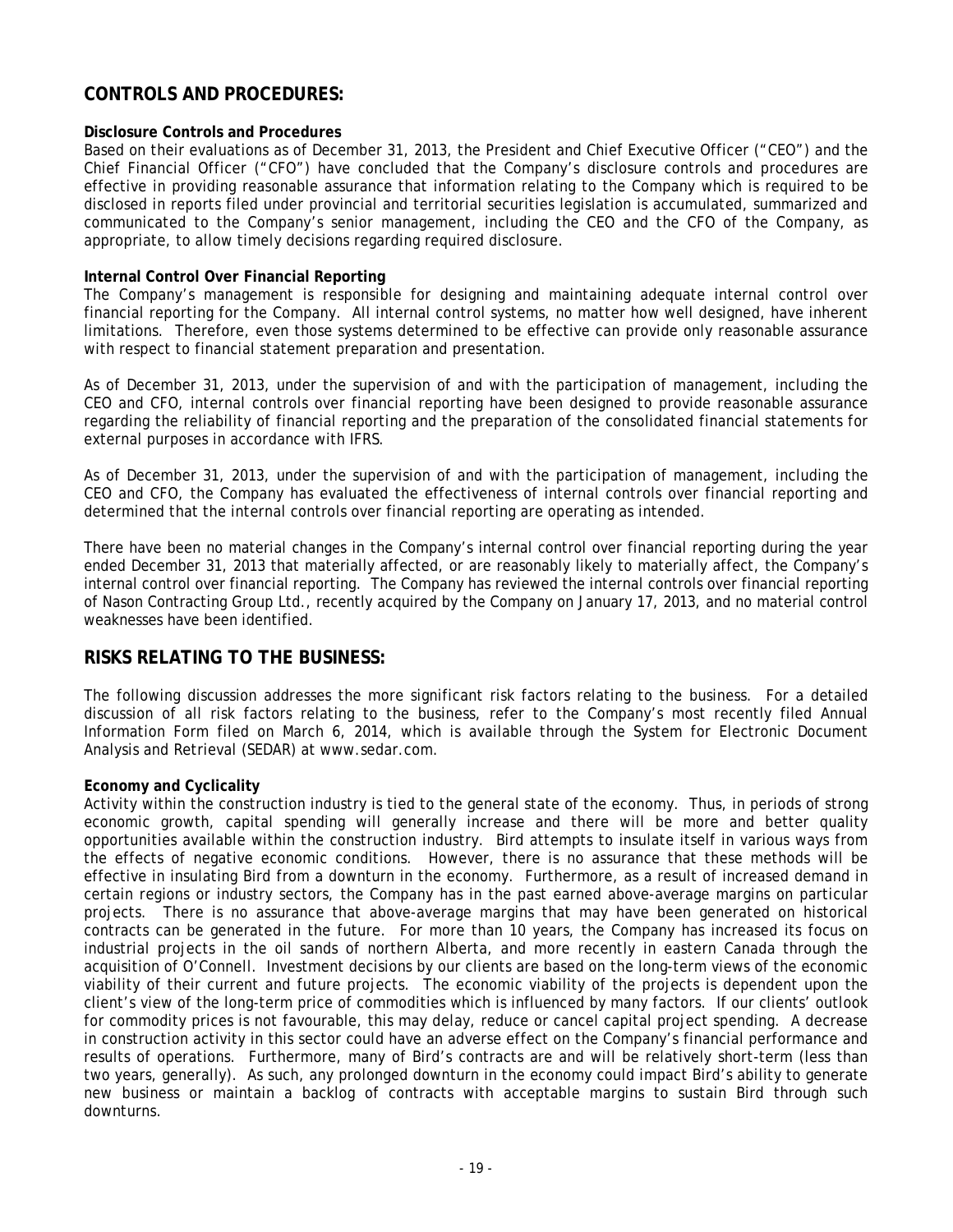#### **Competitive Factors**

Bird competes with many international, national, regional and local construction firms. Our competitors often enjoy advantages in a particular market that Bird does not have or they may have more experience or a better relationship with a particular client. On any given contract bid or negotiation, Bird will attempt to assess the level of competitive pressure it may face and it will attempt to neutralize or overcome any perceived advantage that its competitors have. Depending on this assessment, Bird will decide whether or not to pursue a contract. In addition, this assessment bears directly on decisions that Bird will make, including what level of profit can be incorporated into its contract price and what personnel should be assigned to the contract. The accuracy of this assessment and the ability of Bird to respond to competitive factors affect Bird's success in securing new contracts and its profitability on contracts that it does secure.

#### **Ability to Secure Work**

Bird generally secures new contracts either through a competitive bid process or through negotiation. Awards in both the public and private sectors are generally based upon price, but are also influenced by factors such as perceived level of services offered, construction schedule, project personnel, the makeup of the subcontractor team, prior experience with the prospective client and the type of project and the ability to provide bonds and other contract security. In order to be afforded an opportunity to bid for projects in the PPP market and other large projects, a strong balance sheet measured in terms of an adequate level of working capital is typically required. Bird operates in markets that are highly competitive and there is constant pressure to find and maintain a competitive advantage. In the current economic climate, competition is intense. This presents significant challenges for the Company. If those competitive challenges are not met, Bird's client base could be eroded or it could experience an overall reduction in profits.

A decline in demand for Bird's services from the private sector could have an adverse impact on the Company if that business could not be replaced within the public sector. A portion of Bird's construction activity relates to government-funded institutional projects. Governments are still addressing budget deficit issues which may affect the institutional capital spending in the future. Any reduction in demand for Bird's services by the public sector, whether as a result of funding constraints, changing political priorities or delays in projects caused by elections, could have an adverse impact on the Company if that business could not be replaced within the private sector. Government-funded projects also typically have long and sometimes unpredictable lead times associated with government review and approval. The time delays associated with this process can constitute a risk to general contractors pursuing these projects. Certain government-funded projects, particularly PPP projects, may also require significant bid costs which can only be recovered if Bird is the successful bidder. A number of governments in Canada have procured a significant value of projects under a PPP contract format, which is an attractive market for the Company. A reduction in the popularity of this procurement method or difficulties in obtaining financing for these projects would have negative consequences for Bird.

#### **Estimating Costs/Assessing Contract Risks**

The contract price for a significant number of contracts performed by Bird is based, in part, on cost estimates that are subject to a number of assumptions. Erroneous assumptions can result in an incorrect assessment of risks associated with the contract, or estimates of the project costs may be in error, resulting in a loss of or lower than anticipated profits. All significant cost estimates are reviewed by senior management prior to tender submission.

#### **Performance of Subcontractors**

Successful completion of a contract by Bird depends, in large part, on the satisfactory performance of subcontractors who are engaged to complete the various components of the work. Subcontractor defaults tend to increase during depressed market conditions. If subcontractors fail to satisfactorily perform their portion of the work, Bird may be required to engage alternate subcontractors to complete the work and may incur additional costs. This can result in reduced profits, or in some cases, significant losses on the contract and could also damage the reputation of Bird. In addition, the ability of Bird to bid for and successfully complete projects is, in part, dependent on the availability of qualified subcontractors and trades people. Depending on the value of the subcontractor's work, Bird may require some form of performance security and achieve this through the use of surety bonds, subcontractor default insurance or other forms of security from the subcontractors to mitigate Bird's exposure to the risks associated with a subcontractor under the contract. A significant shortage of qualified subcontractors and trades people could have a material impact on Bird's financial condition and results of operations.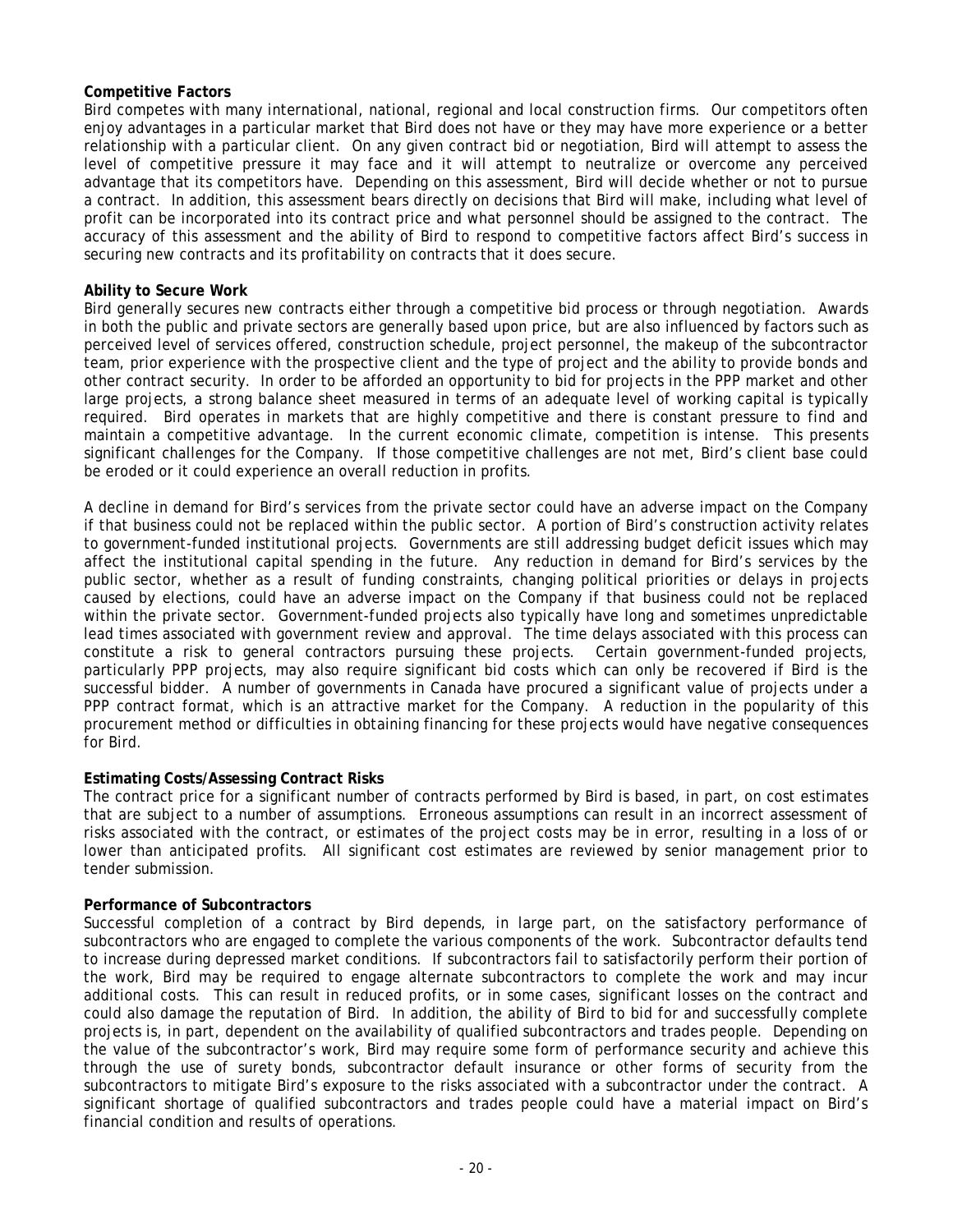#### **Maintaining Safe Work Sites**

In spite of the best efforts of Bird to minimize the risk of incidents, they can happen. When they do, the impact on Bird can be significant. Bird's success as a general contractor is highly dependent on its ability to keep its construction worksites and offices safe. Failure to do so can have serious impact on the personal safety of its employees and others. In addition, it can expose Bird to fines, regulatory sanction or even criminal prosecution. Bird's safety record and worksite safety practices also have a direct bearing on its ability to secure work, particularly in the industrial sector. Certain clients will not engage particular contractors to perform their work if their safety practices do not conform to predetermined standards or if the general contractor has an unacceptably high incidence of safety infractions or incidents. Bird adheres to very rigorous safety policies and procedures which are continually reinforced on its work sites and offices. Management is not aware of any pending health and safety legislation or prior incidents which would be likely to have a material impact on any of Bird's operations, capital expenditure requirements, or competitive position. Nevertheless, there can be no guarantee with respect to the impact of future legislation or incidents.

#### **Ability to Hire and Retain Qualified and Capable Personnel**

The success of Bird is highly influenced by the efforts of key members of management, including its executive officers and district managers. The loss of the services of any of Bird's key management personnel could negatively impact Bird. The future success of Bird also depends heavily on its ability to attract, retain and develop high-performing personnel in all areas of its operations. Most firms throughout the construction industry face this challenge, and accordingly, competition for professional staff is intense. If Bird ceases to be seen by current and prospective employees as a highly attractive place to work, it could experience difficulty in hiring and retaining the right people. This could have an adverse effect on current operations of Bird and would limit its prospects and impair its future success.

### **TERMINOLOGY:**

Throughout this report, management uses the following terms not found in GAAP Standards and which do not have a standardized meaning and therefore require definition:

- **"Gross Profit Percentage"** is the percentage derived by dividing gross profit by construction revenue. Gross profit is calculated by subtracting construction costs from construction revenue.
- **"Backlog"** (also referred to in the construction industry as "work on hand") is the total value of all contracts awarded to the Company, less the total value of work completed on these contracts as of the date of the most recently completed quarter. This includes all contracts that have been awarded to the Company whether the work has commenced or will commence in the normal course.
- **"Adjusted Net Income Measure (Non-GAAP Information)"** adjusts net income for the amount of amortization expense related to intangible assets resulting from business combinations and transaction expenses relating to the combinations which are expensed in the period incurred.
- **"Lost Time Incident Frequency"** is the number of lost time incidents recorded per 200,000 manhours of work by Bird employees.

#### **FORWARD-LOOKING INFORMATION:**

Certain statements included herein which express management's expectations or estimates of future performance may constitute "forward-looking statements". The words "believe", "expect", "anticipate", "contemplate", "target", "plan", "intends", and similar expressions identify forward-looking statements.

Forward-looking statements are necessarily based upon a number of estimates and assumptions that, while considered reasonable by management, are inherently subject to significant business, economic and competitive uncertainties and contingencies. In particular, this MD&A includes many such forward-looking statements and the Company cautions the reader that such forward-looking statements involve known and unknown risks, uncertainties and other factors that may cause the actual financial results, performance or achievements of the Company to be materially different from the Company's estimated future results, performance or achievements expressed or implied by those forward-looking statements and the forwardlooking statements are not guarantees of future performance. Risks that may impact the Company's future